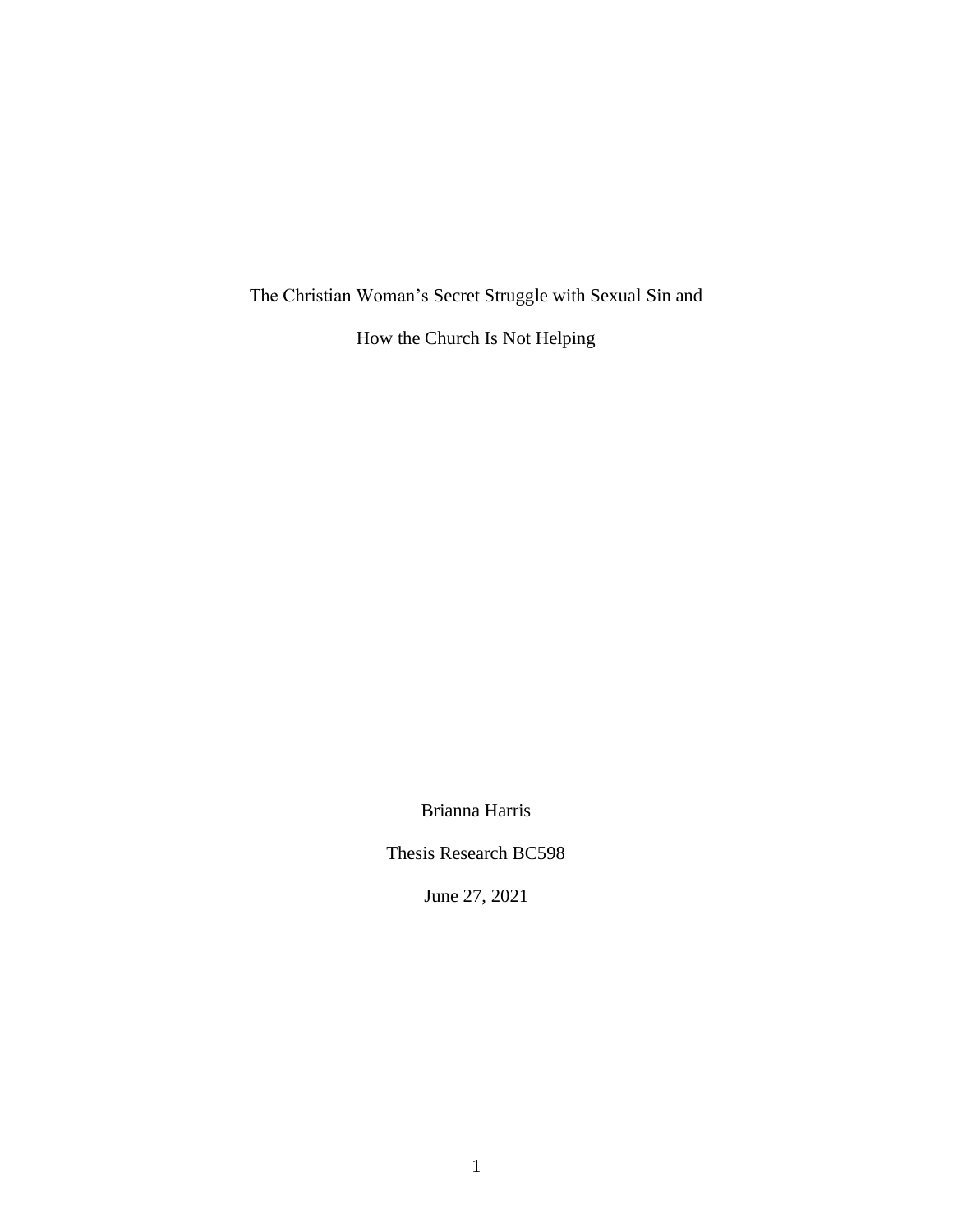# ABSTRACT

## I. INTRODUCTION

- a. Purpose Statement
- b. Intended Audience and Scope
- c. Sexual Sins Defined
- d. Research Methodology

# II. THE IMPACT OF THE HISTORICAL VIEW OF SEXUALITY

- a. The Original Purity Culture in the Roman Empire
- b. The Double Standard
- c. The Christian's Sexual Ethics in the Ancient Church
- d. The Puritan's View of Sex

## III. FROM ONE EXTREME TO THE NEXT

- a. The Sexual Revolution
- b. Evidence of the Problem
- c. Effects of the Problem

## V.     HOW WE MOVE FORWARD

- a. A Biblical View of Marriage, Sex, and Sexuality
- b. The Engine for Purity
- c. Continuing the Conversation
- d. The Need for and Efficacy of Biblical Counseling

### VI. PLAN FOR COUNSELING

- a. Hope and the Gospel
- b. Addressing the Heart Issues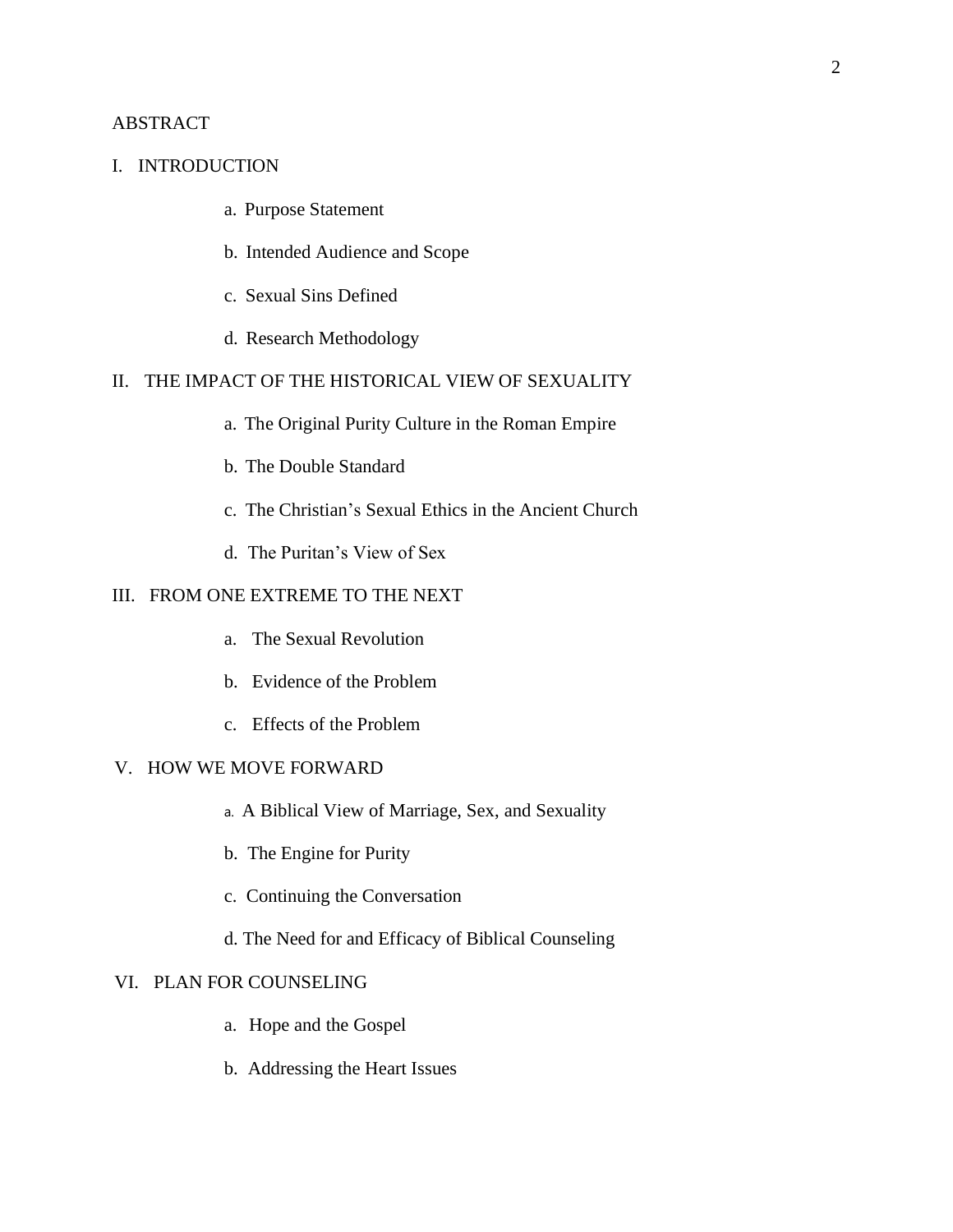- c. God's Provision for Freedom
- d. Cultivating Christlikeness

# VII. CONCLUSION

# BIBLIOGRAPHY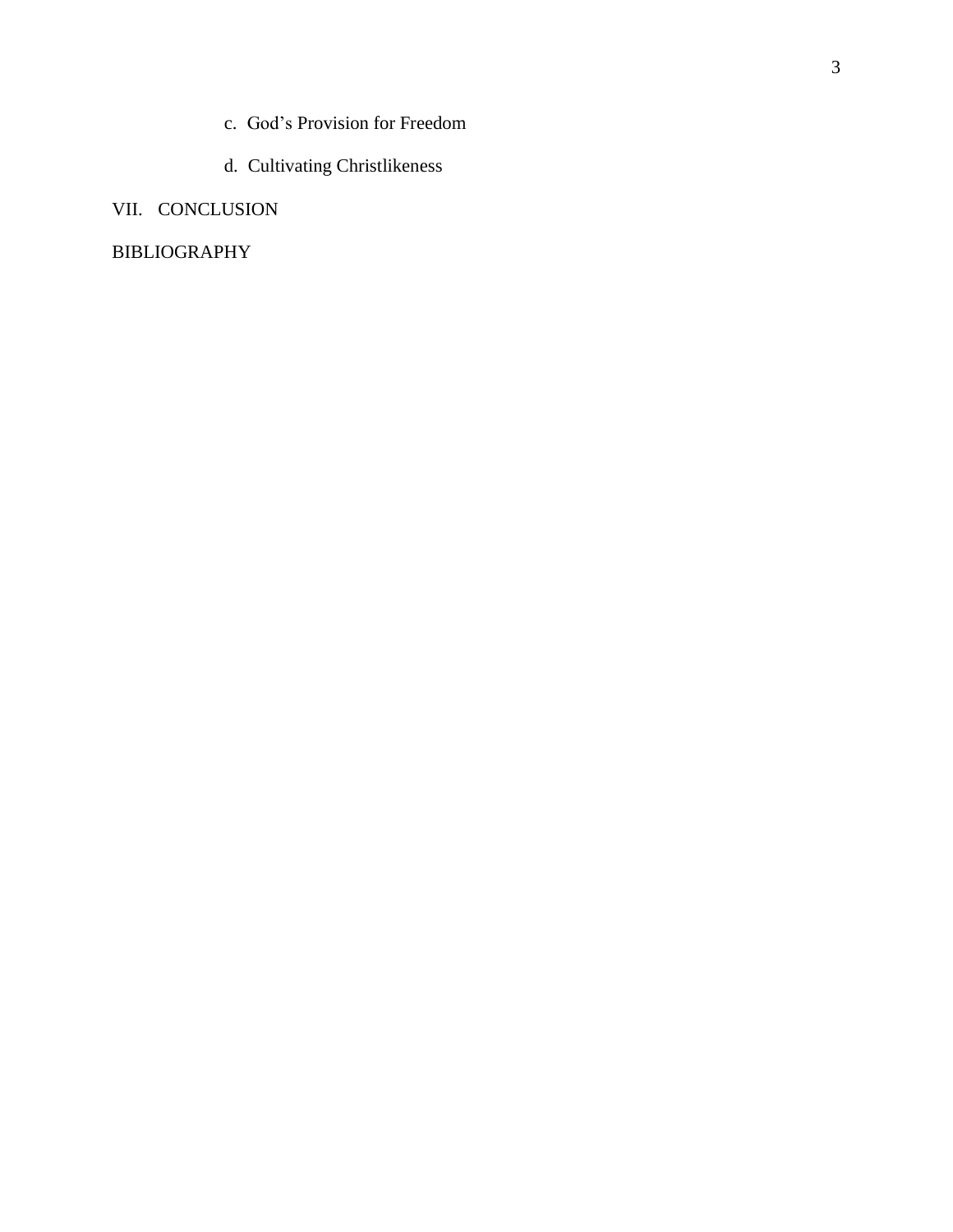#### Abstract

| Title:   | The Christian Woman's Secret Struggle with Sexual Sin and |
|----------|-----------------------------------------------------------|
|          | How the Church Is Not Helping                             |
| Author:  | Brianna Harris                                            |
| Degree:  | Master of Arts in Biblical Counseling                     |
| Date:    | August 2021                                               |
| Advisor: | Mary Sommerville                                          |

Young Christian girls and women are enslaved to sexual sins, including pornography, masturbation, same-sex attraction, fornication, and fantasy. However, due to the silence on sexual sins, lack of biblical teaching, and transparency, womend do not feel like they can confess their sins and receive the help they need to overcome. The focus has historically been placed on young boys and men when it comes to sexual sins. The Church has not adequately taught about a woman's sexuality in context with purity as a heart issue concerning the Gospel of Jesus Christ. Christ must be the focus with the Holy Spirit as the power.

This project is meant to be a helpful tool to the parent, layperson, counselor, and women struggling with sexual sins. It gives context to the struggle and helps one understand where we have gone wrong. It helps us to put the focus back where it needs to be, Christ. The bible is sufficient to lead and guide those dealing with sexual sins as it contains all that we need on life and godliness (2 Pet. 1:3).

I pray that the Christian community would create space for women to confess their sexual sins knowing there is grace for them. I pray that more women would be transparent about their struggles and that they would boldly testify of goodness, grace, and freedom that God gives to the women enslaved to sin. I desire that young girls and women won't believe the lie that they are alone and that there is no way out. That they would confidently believe they are no longer slaves to sin because of the work of Christ on the cross. Through the Word of God and the work of the Holy Spirit, there is hope for biblical change and freedom.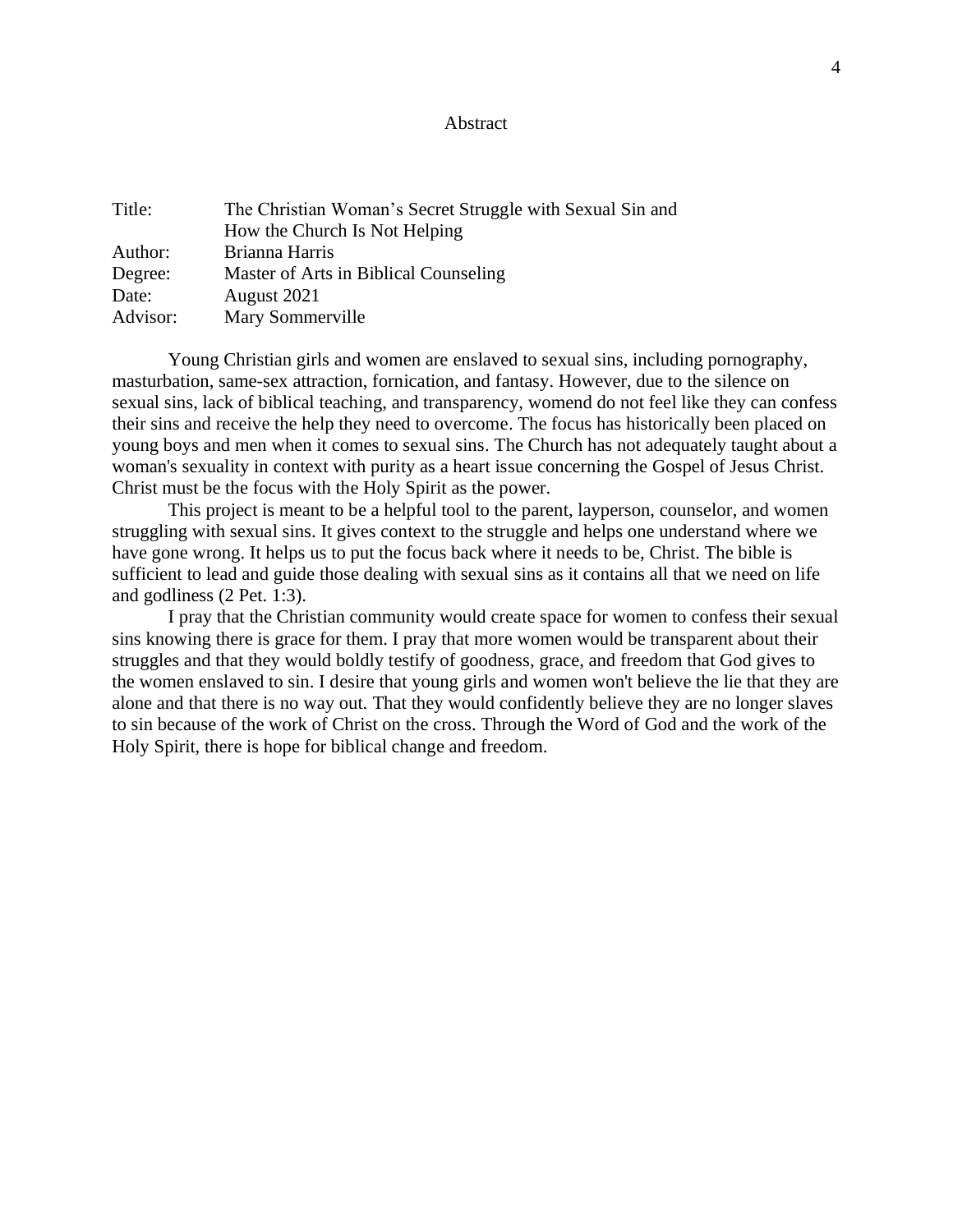#### I. INTRODUCTION

- a. Purpose Statement
	- i. This thesis aims to provide context regarding the Christian woman's struggle with sexual sins, the world's influence, expose the Church's reaction of silence and the way it helps keep women enslaved in these sins, and provide a biblical framework for the way forward.
	- ii. We live in a culture obsessed with sex, and over the last several decades, it has championed women freely expressing their sexual desires. It has pushed back against the false idea that men are the only ones who have sexual desires and encourages women to indulge in theirs. The world's view of sex and sexuality has infiltrated the lives of Christian women and is often the only source from which girls and women learn about sex and sexuality.
	- iii. The church/Christian community has lacked in teaching a biblical perspective on sex and sexuality. It has become a taboo topic that people shy away from speaking on. However, when the Church does speak, it focuses on the excesses of sex in the world and fails to deliver a balanced biblical perspective. Rather than shedding light on sex as a gift from God in the parameters of marriage, we only hear negativity, and it sends a mixed message.
- b. Intended Audience and Scope
	- i. The intended audience is the body of Christ. Everyone will benefit from this study, whether a young woman who struggles with sexual sin or the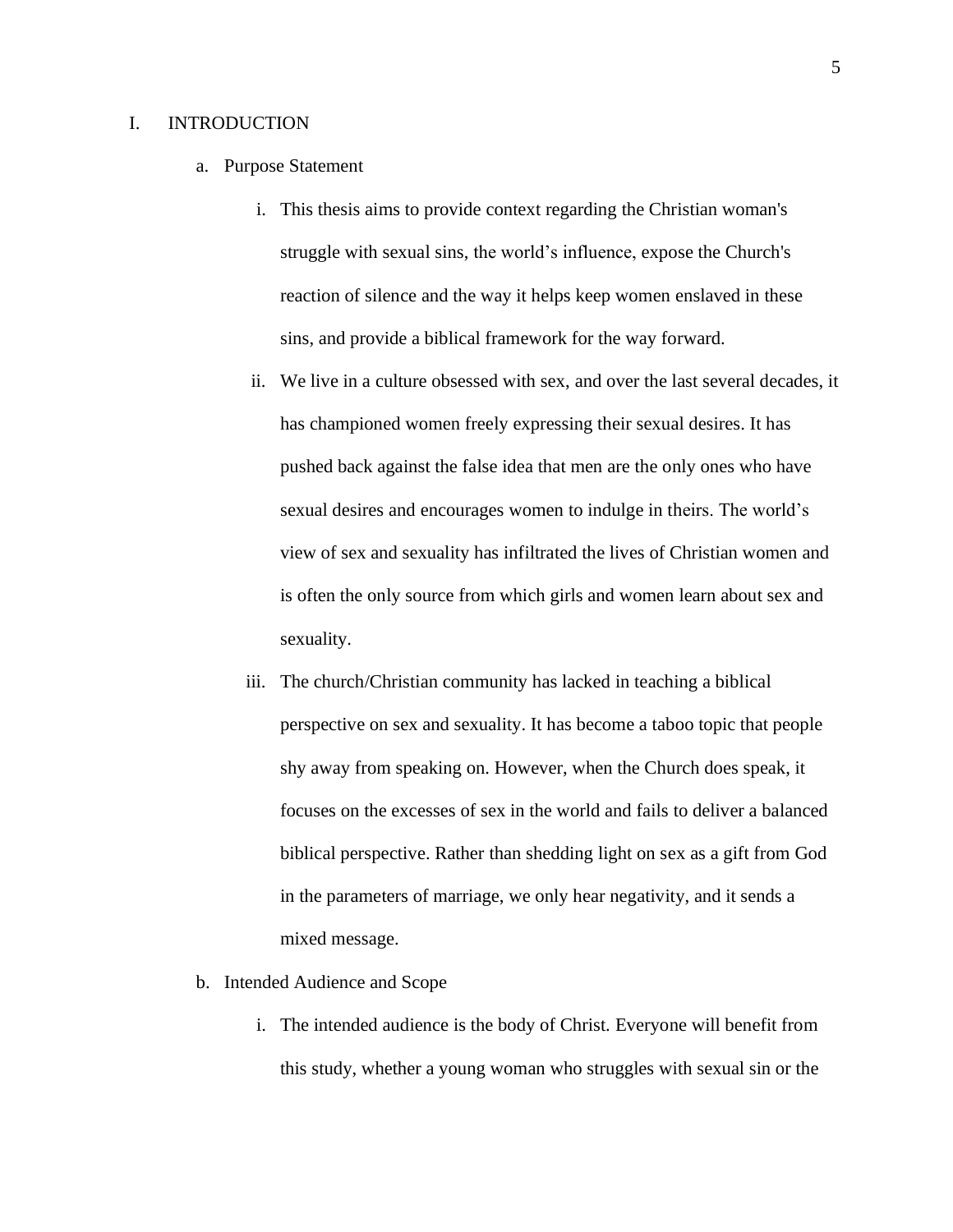church leader or parent who needs to learn how to shepherds girls and women through these waters.

- 1. Church leaders and parents
	- a. It will help them understand that girls and women have sexual desires and struggle with sexual sins too.
	- b. It will show the need for biblical teaching on sex, sexuality, and sexual sins, acknowledging that silence on the subject allows the world to be the leading guide.
	- c. It will equip them to walk alongside girls and women who struggle with sexual sin—showing them how to respond biblically and help by giving grace and pointing them to Christ, who is the only way to freedom over these sins.
- 2. Young girls and women.
	- a. It will teach them how to think biblically and develop biblical convictions about sex and sexuality.
	- b. It will debunk the myth that sexual sins are a man's issue and that girls and women are alone in their struggle.
	- c. It will give hope to those who are enslaved to sexual sin, showing the way to freedom through the word of God and his Holy Spirit.
- ii. This research intends to bring awareness that women struggle with sexual sins, not just men. Shine a light on the need for biblical teaching on sex and sexuality in the Church and the home. To show the impact of the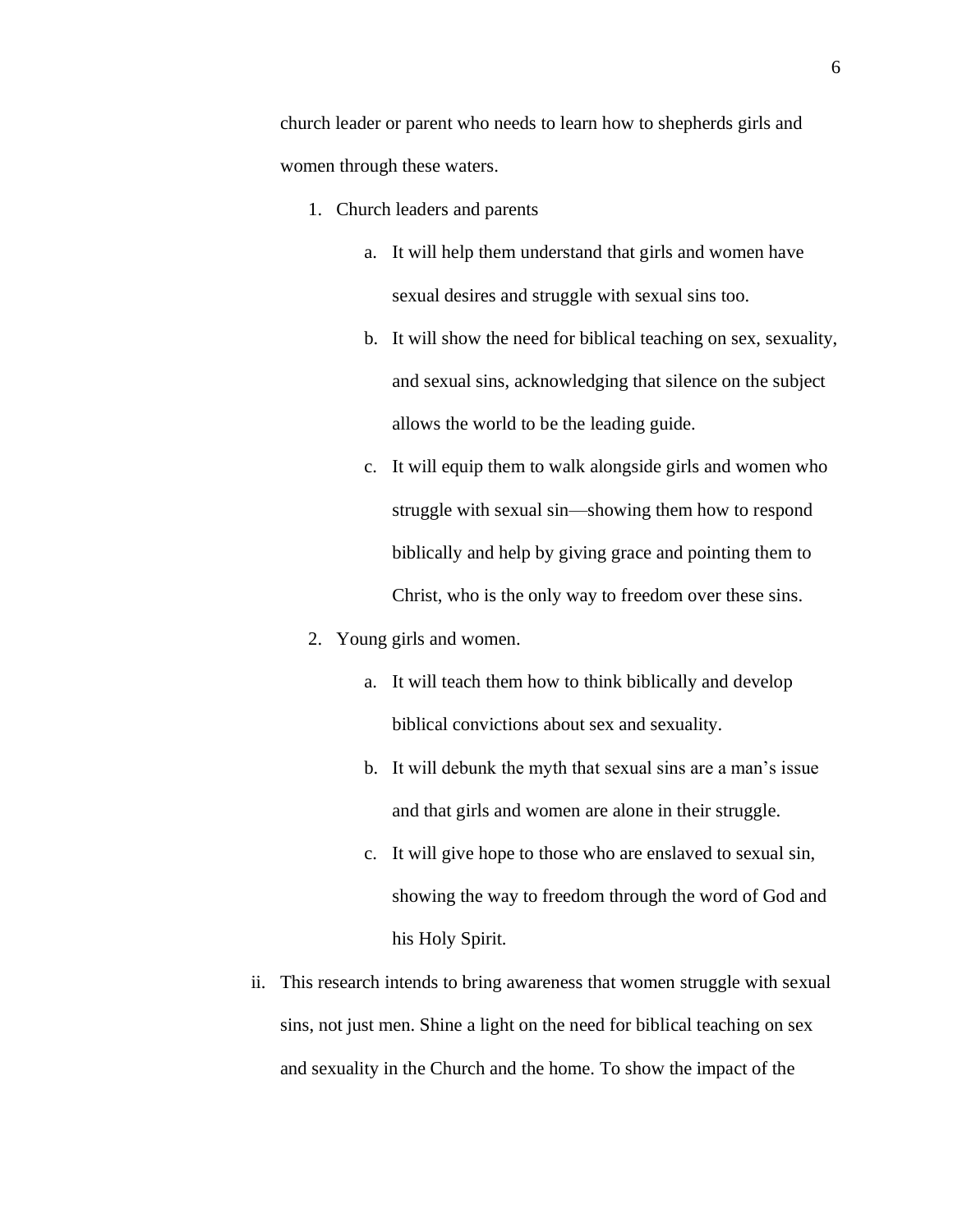world and purity culture on girls and women and how we need to uproot the lies and replace them with biblical truth.

- c. Sexual Sins
	- i. Pornography
		- 1. Sexually explicit materials intended to arouse.<sup>1</sup>
		- 2. Usually refers to representations designed to arouse and give sexual pleasure to those who read, see, hear, or handle them.<sup>2</sup>
	- ii. Masturbation
		- 1. Erotic stimulation, especially of one's genital organs, commonly resulting in orgasm and is achieved by manual or another bodily contact exclusive of sexual intercourse, by instrumental manipulation, occasionally by sexual fantasies, or by various combinations of these agencies.<sup>3</sup>
	- iii. Sexual Fantasy
		- 1. Private mental imagery associated with explicitly erotic feelings, accompanied by a physiologic response to sexual arousal; a sexual fantasy may be defined as an erotic yearning or constellation of mental images that evoke sexual arousal.<sup>4</sup>

<sup>1</sup> Nelson, K. M., & Rothman, E. F. (2020, February). *Should Public Health Professionals Consider Pornography a Public Health Crisis?* American journal of public health. https://www.ncbi.nlm.nih.gov/pmc/articles/PMC6951382/.

<sup>2</sup> Joseph Wade*. "Readings & Links - The Definition Of Pornography | FRONTLINE –* PBS" accessed July 8, 2021. https://www.pbs.org/wgbh/pages/frontline/shows/porn/etc/definition.html

<sup>3</sup> Merriam-Webster, I. (2003). *Merriam-Webster's collegiate dictionary.* (Eleventh ed.). Springfield, MA: Merriam-Webster, Inc.

<sup>4</sup> Farlex. (n.d.). *Sexual fantasies*. The Free Dictionary. https://medicaldictionary.thefreedictionary.com/Sexual+fantasies.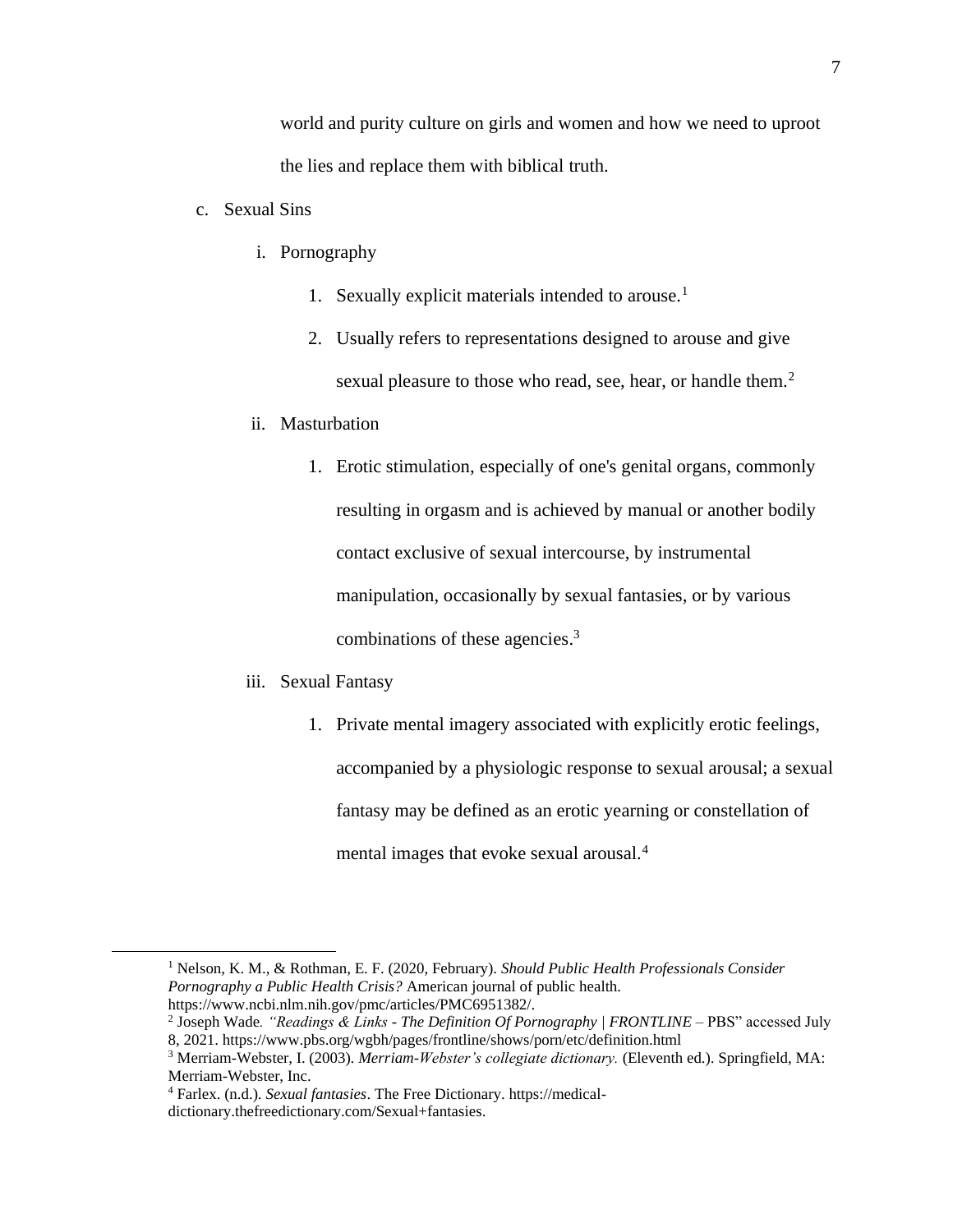- 2. Sexual Related to the activity of having sex.<sup>5</sup>
- 3. Fantasy A pleasant situation that you enjoy thinking about but is unlikely to activity or imagining things like this.<sup>6</sup>
- iv. Fornication
	- 1. Consensual sexual intercourse between two persons not married to each other.<sup>7</sup>
- v. Same-sex attraction
- d. Research Methodology
	- i. The majority of the research will be done through library resources, internet searches, and interviews.

## II. THE IMPACT OF THE HISTORICAL VIEW OF SEXUALITY

- a. The Original Purity Culture in the Roman Empire.
	- i. There were two fates for women that were fundamental to ancient sexual ideologies.
		- 1. One fate was promiscuity and shame, which was exemplified in the prostitute. The second is chastity and honor, which was seen in the virgin and the matron. $8$ 
			- a. Modesty, pudicitia in Latin, summarizes the code of female sexual morality. Harper states, "For a woman, the "single

<sup>5</sup> Cambridge English Dictionary: Definitions & Meanings. (n.d.).

https://dictionary.cambridge.org/us/dictionary/english.

<sup>6</sup> Ibid.

<sup>7</sup> Merriam-Webster, I. (2003). Merriam-Webster's collegiate dictionary. (Eleventh ed.). Springfield, MA: Merriam-Webster, Inc.

<sup>8</sup> Kyle Harper. From Shame to Sin. Harvard University Press, 2013.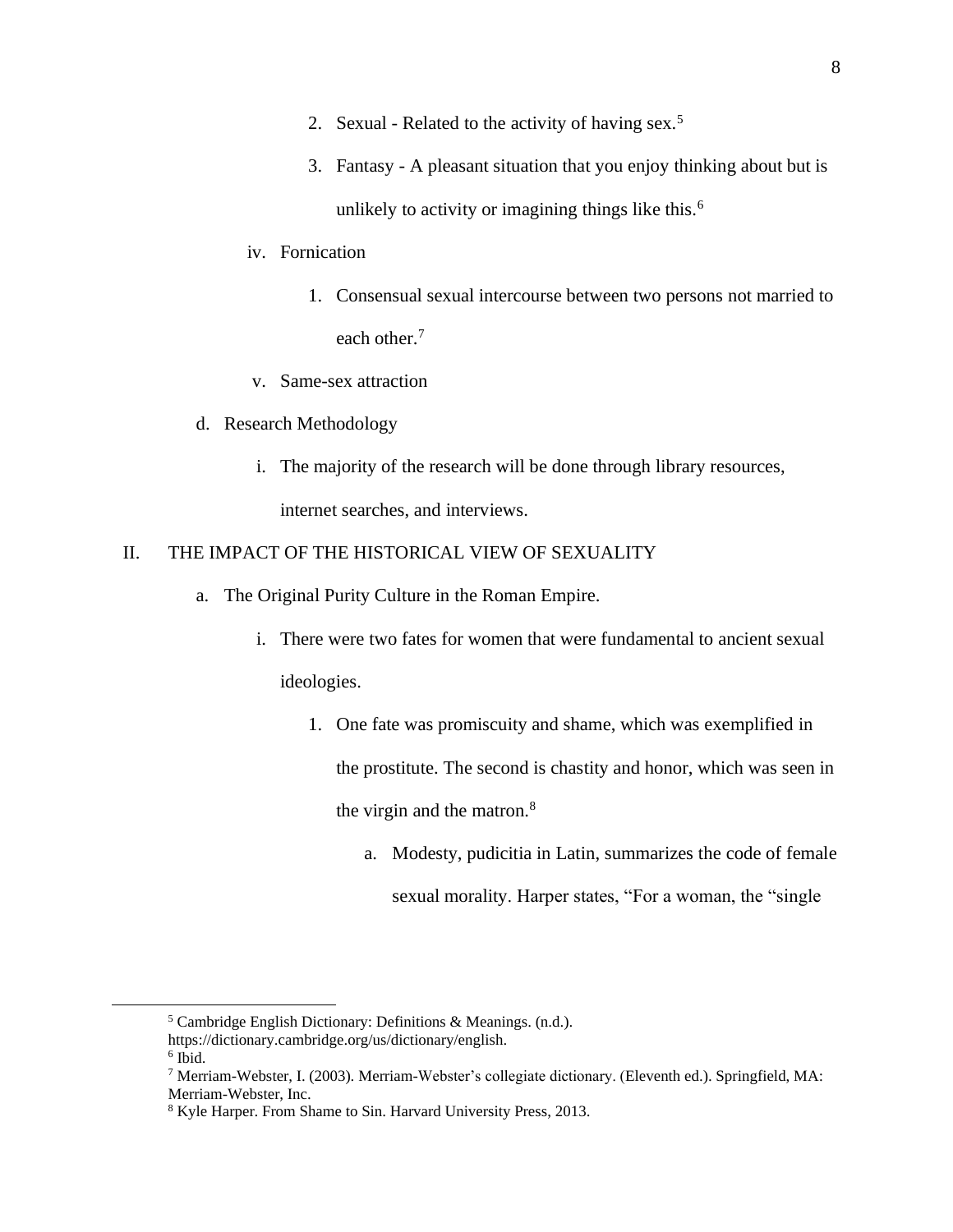ornament, the noblest beauty, unravaged by age, the highest honor," was pudicitia."<sup>9</sup>

- b. Harper states, "Social status and sexual behavior were inseparably fused, and the *materfamilias* was defined by a mode of being, visibly projected in her comportment and appearance."<sup>10</sup>
- b. The Double Standard
	- i. Sexual morality for men in the Roman Empire was "permissive, based on social status, and sexual desire could be fulfilled in a myriad of ways."<sup>11</sup>
		- 1. Men were expected to treat their sexual desire like an appetite, satisfying it whenever desired. <sup>12</sup>
		- 2. It was a strong belief in the Roman Empire that prostitution prevented adultery. Harper states, "that the prostitute's body acted as a safety valve for male lust."<sup>13</sup>
- c. The Christian's Sexual Ethics in the Ancient Church
	- i. The Christian sexual revolution brought sexual behavior to the forefront of morality. Harper states, "Sexual deviance went from something with social ramifications to a sin that was grievous in the sight of God and could have eternal ramifications." 14

<sup>&</sup>lt;sup>9</sup> Kyle Harper. From Shame to Sin. Harvard University Press, 2013.

 $10$  Ibid.

<sup>&</sup>lt;sup>11</sup> Kevin DeYoung, "The First Sexual Revolution: The Triumph of Christian Morality in the ..," accessed July 11, 2021, https://www.thegospelcoalition.org/blogs/kevin-deyoung/first-sexual-revolution-triumph-Christian-morality-roman-empire/.

<sup>&</sup>lt;sup>12</sup> Timothy Keller, "The First Christian Sexual Revolution | Our Daily Bread Ministries," accessed July 11, 2021, https://ourdailybread.org/the-first-christian-sexual-revolution/.

<sup>&</sup>lt;sup>13</sup> Kyle Harper. From Shame to Sin. (Harvard University Press, 2013.)

<sup>&</sup>lt;sup>14</sup> Kyle Harper. From Shame to Sin. (Harvard University Press, 2013.)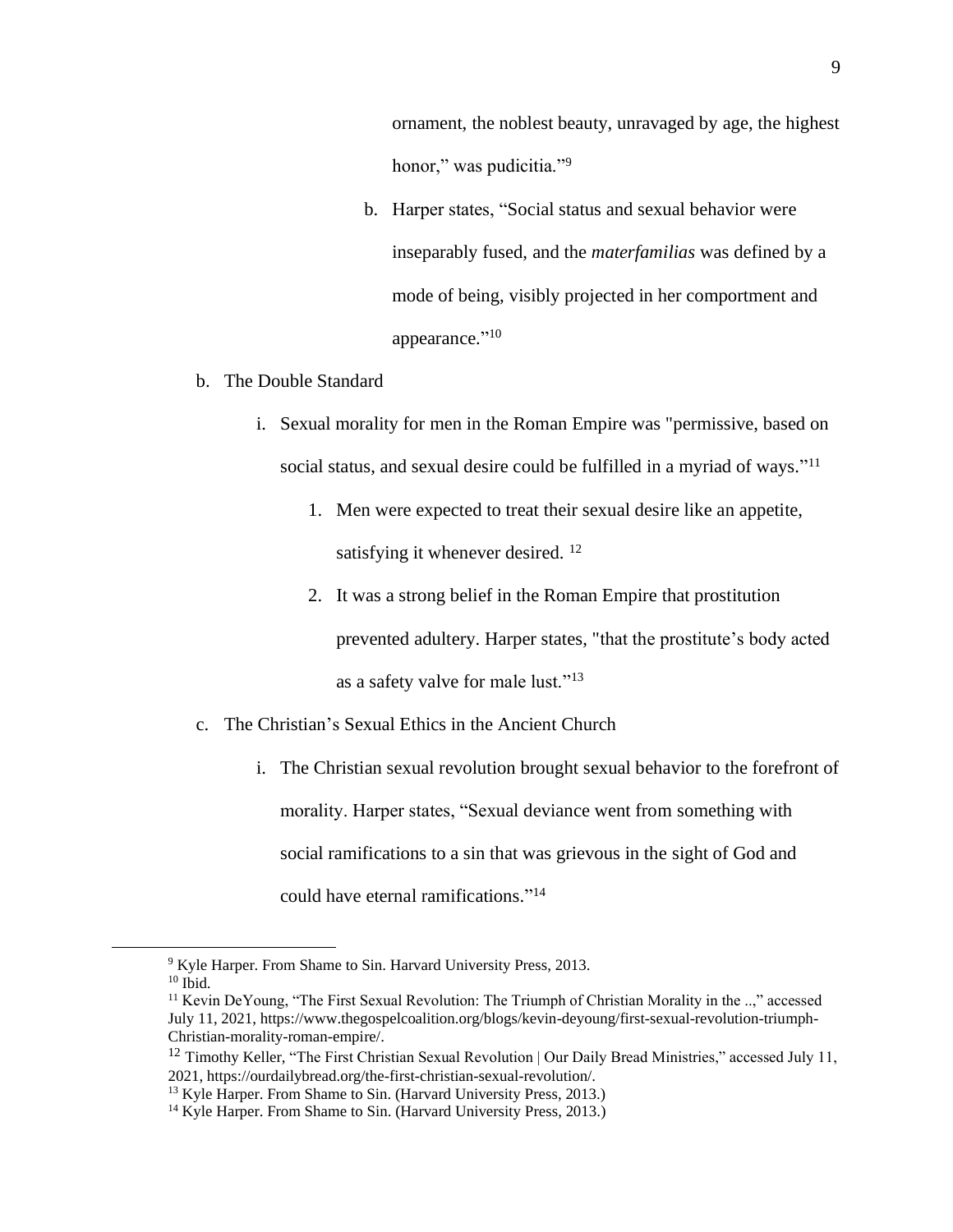- 1. The Christian sexual ethic was summed up by Harper as, "virginity was ideal, marriage acceptable, sex beyond marriage sinful, samesex eros categorically forbidden.<sup>15</sup>
- ii. April Kelly states in the article *Early Christianity's Concept of Sexuality,*  "While Christianity was trying to reframe and redefine the way men and women related to each other, it was difficult to separate themselves from the overarching mindsets of society."<sup>16</sup>
- d. The Puritans View of Sexuality
	- i. They fought against the beliefs of the ancient Church. They abandoned the idea that marriage was secondary to celibacy. They taught against the idea that sex between a husband and wife was a necessary evil to have children.<sup>17</sup>
	- ii. In Dr. Joel R. Beeke's *Living for God's Glory: An [Introduction](http://www.ligonier.org/store/living-for-gods-glory-hardcover/) to*

*[Calvinism](http://www.ligonier.org/store/living-for-gods-glory-hardcover/)*, he states what the reformers such as Martin Luther and John Calvin taught, "Marital love must be sexual so that both marital partners can give themselves fully to each other with joy and exuberance in a healthy relationship marked by fidelity."<sup>18</sup>

## III. FROM ONE EXTREME TO THE NEXT

<sup>&</sup>lt;sup>15</sup> Kevin DeYoung, "The First Sexual Revolution: The Triumph of Christian Morality in the ..," accessed July 11, 2021, https://www.thegospelcoalition.org/blogs/kevin-deyoung/first-sexual-revolution-triumph-Christian-morality-roman-empire/.

<sup>16</sup> April Kelly, *"Early Christianity's Concept of Sexuality,"* accessed August 3, 2021. https://www.cbeinternational.org/resource/article/priscilla-papers-academic-journal/early-christianitysconcept-sexuality

<sup>17</sup> Nathan W. Bingham, *"The Puritan's View of Sex in Marriage,"* accessed July 21, 2021.

<sup>18</sup> Nathan W. Bingham, *"The Puritan's View of Sex in Marriage,"* accessed July 21, 2021. https://www.ligonier.org/blog/sex-in-marriage/.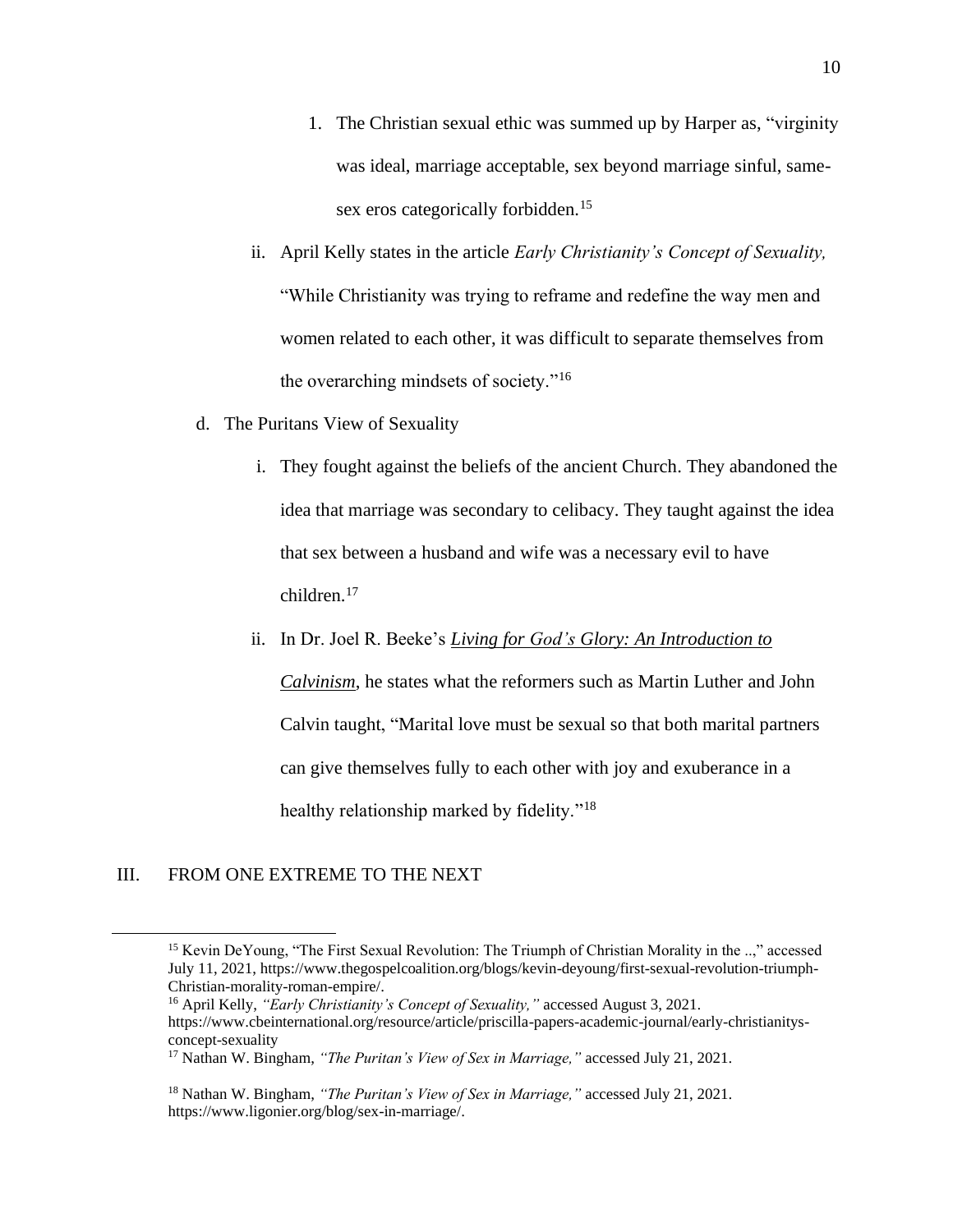- a. The Sexual Revolution
	- i. For many feminists, male supremacy and male sexuality were seen as the problem. Kassian states, "Feminists reasoned that the demise of patriarchy would bring about women's fulfillment and allow them to become whole." $^{19}$ 
		- 1. In the journal *Toward a Feminist Sexual* Revolution, Ellen Willis states, "The suppression of women's sexual desire and pleasure, the denial of our right to control reproduction, and the enforcement of female abstinence outside marriage have been together with our exclusion from equal participation in economic and political activity – primary underpinnings of male supremacy."<sup>20</sup>
		- 2. The traditional patriarchal was seen to regulate the relations between males and females, supporting male domination and female subordination. $21$
	- ii. The sexual revolution aimed to counter these traditional views and pursue meaning, wholeness, and equality for women.<sup>22</sup> Feminists wanted to overcome the double standard that worked against women. In *The Feminist Mistake* by Mary Kassian states that the double standard

<sup>19</sup> April Kelly, *"Early Christianity's Concept of Sexuality,"* accessed August 3, 2021. https://www.cbeinternational.org/resource/article/priscilla-papers-academic-journal/early-christianitysconcept-sexuality

<sup>20</sup> Ellen Willis, "Toward a Feminist Sexual Revolution," *Social Text*, no. 6 (1982): 3-21, accessed July 21, 2021, DOI: 10.2307/466614.

 $21$  Ibid.

<sup>22</sup> Ellen Willis, "Toward a Feminist Sexual Revolution," *Social Text*, no. 6 (1982): 3-21, accessed July 21, 2021, DOI: 10.2307/466614.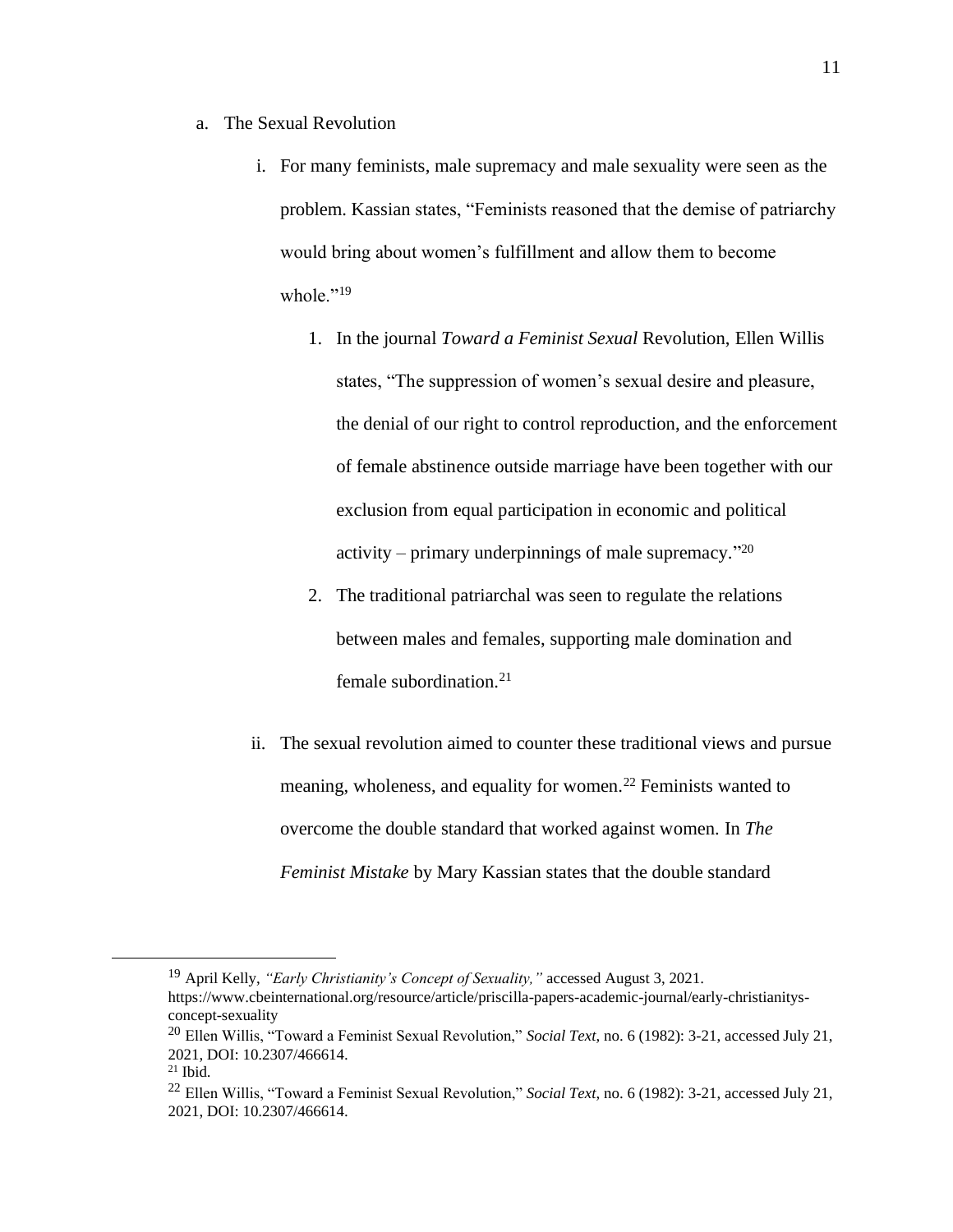"condemned women to public obloquy while exonerating men for the same (sexual misdeeds)."<sup>23</sup>

- 1. Kassian states, "Mitchell proposed that sexuality contributed to the oppression of women because men were allowed sexual freedom, but women were not."<sup>24</sup>
- 2. Feminists spoke out against the outdated ideas about women's sexuality. They wanted to shed light on how women enjoy sex and have sexual desires just like men.
- 3. Ellen Willis states that sexual freedom included "the right to express our sexual needs freely, to engage in sexual activity for our pleasure, to have sex and bear children outside to control our fertility, to refuse sex with any particular man or all men, to be lesbians."<sup>25</sup>
- iii. Feminists believed that a woman's reproductive function enslaved them. Once the Pill came around, it gave women the chance to break free.
	- 1. For the first time, women could separate sex from reproduction because of the Pill's revolutionary breakthrough.<sup>26</sup>
	- 2. Women could now have sex without fear of getting pregnant and for reasons other than procreating, pleasure. $27$

<sup>&</sup>lt;sup>23</sup> Mary A. Kassian The Feminist Mistake : The Radical Impact of Feminism on Church and Culture. Vol. Revised edition, Crossway, 2005.

<sup>24</sup> Ibid.

<sup>25</sup> Ellen Willis, "Toward a Feminist Sexual Revolution," *Social Text*, no. 6 (1982): 3-21, accessed July 21, 2021, DOI: 10.2307/466614.

<sup>26</sup> B. Bailey, "Prescribing the Pill: Politics, Culture, and the Sexual Revolution in America," *Journal of Social History* 30, no. 4 (1997): 827-856, accessed July 18, 2021, DOI: 10.1353/jsh/30.4.827.  $27$  Ibid.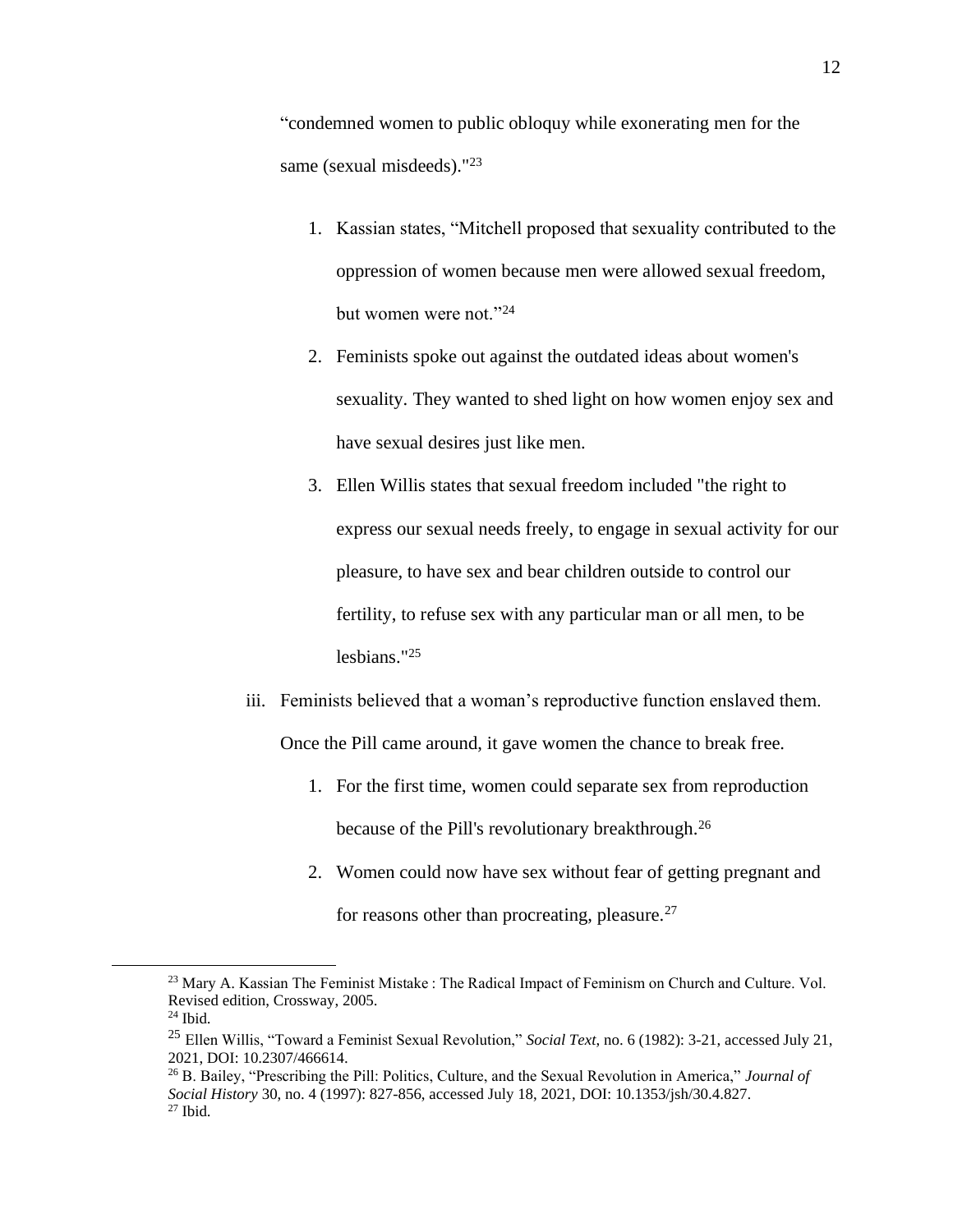- 3. The idea that a woman needed to be a virgin to get married was no longer believed. The life of the single woman was celebrated, and sexual exploration encouraged.
- b. Purity Culture 2.0
	- i. The purity culture movement began in the 1990s as Christians who were children or teens during the beginning of the 1960s-era sexual revolution began to have children and teenagers of their own.
		- 1. AIDS had become the top cause of death for men in the U.S., and teen pregnancy was at an all-time high.
		- 2. The number of premarital sex partners had also increased substantially since the 1970s. For example, in the 1970s, only 2 percent of American women had more than ten sexual partners before marriage; in the 1990s, that percentage had increased to 10 percent (in 2010, it was 18 percent).
	- ii. In an article for The Gospel Coalition, Joe Carter states "Purity culture" is the term often used for the evangelical movement that attempts to promote a biblical view of purity [\(1 Thess. 4:3-8\)](https://www.esv.org/1%20Thess.%204%3A3-8/) by discouraging dating and promoting virginity before marriage, often through the use of tools such as purity pledges, symbols such as purity rings, and events such as purity balls." 28
		- 1. A purity pledge is when a teenager or young adult vows to abstain from sex before marriage. The original pledge in *True Love Waits*

<sup>&</sup>lt;sup>28</sup> Joe Carter, "The FAQs: What You Should Know About Purity Culture," accessed August 8, 2021. https://www.thegospelcoalition.org/article/faqs-know-purity-culture/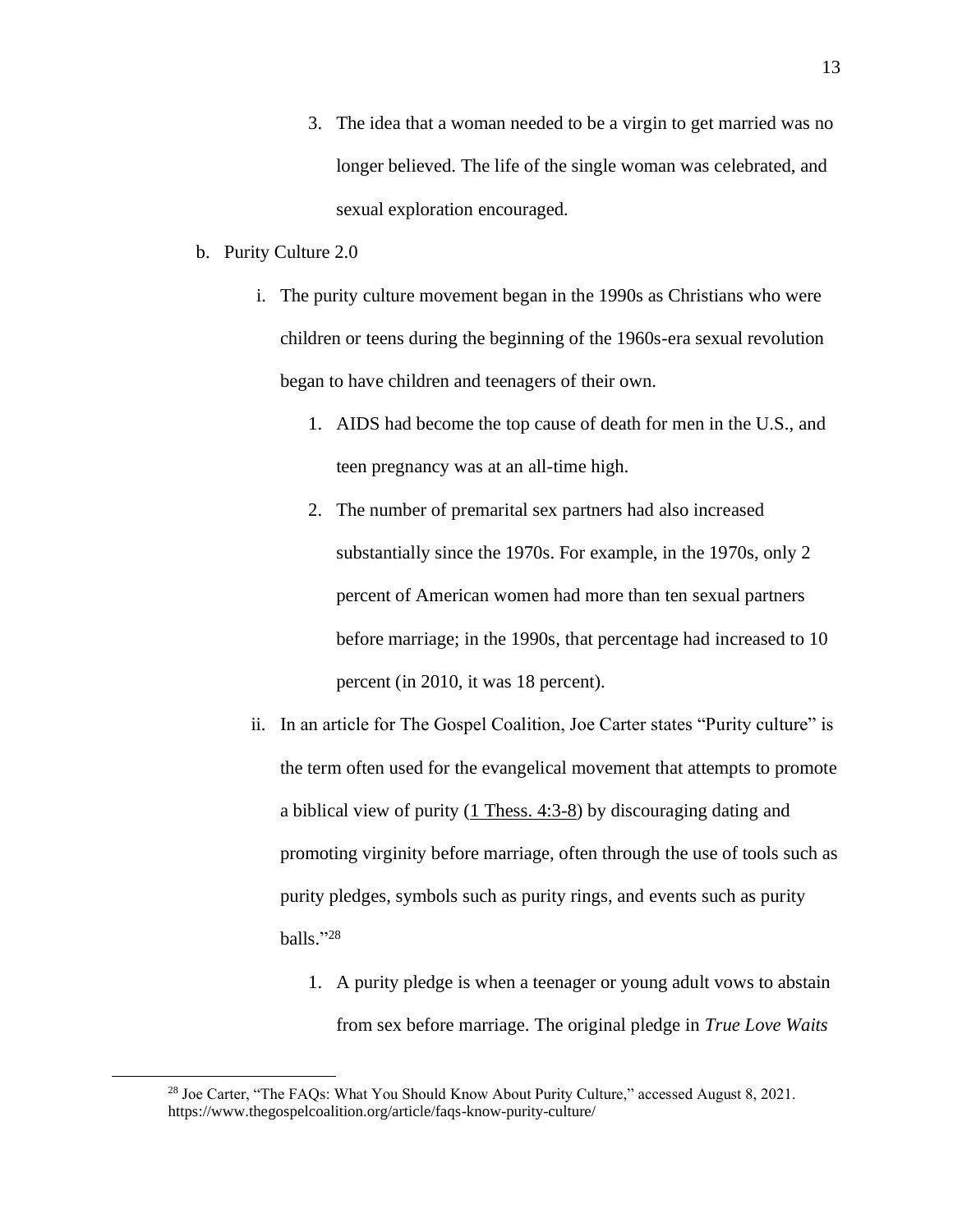states*,* "Believing that true love waits, I commit to God, myself, those I date, and my future mate to be sexually pure until the day I enter marriage."<sup>29</sup>

- a. Purity rings were worn as symbols by those who pledged.
- 2. Purity balls are formal dance events attended by fathers and daughters that promote virginity until marriage for teenage girls.
- 3. Many of the same principles found in the first century were continued here. Virginity was pushed as the height of purity, and women weren't included in the conversation concerning lust and sexual sins.

#### IV. WHERE WE ARE NOW

- a. Defining the Problem:
	- i. There has been a strange silence on the topic of sex within the Church. This has led to a lack of sexual openness and acknowledgment of the Christian women's struggle with sexual sins. The Church has not adequately taught about a woman's sexuality in context with purity as a heart issue concerning the Gospel of Jesus Christ. Christ must be the focus with the Holy Spirit as the power.
	- ii. Our culture idolizes sex and sexuality and has normalized fulfilling any sexual desires, whether married or not. Young girls and women in the Church are saturated with these ideas and easily fall into believing the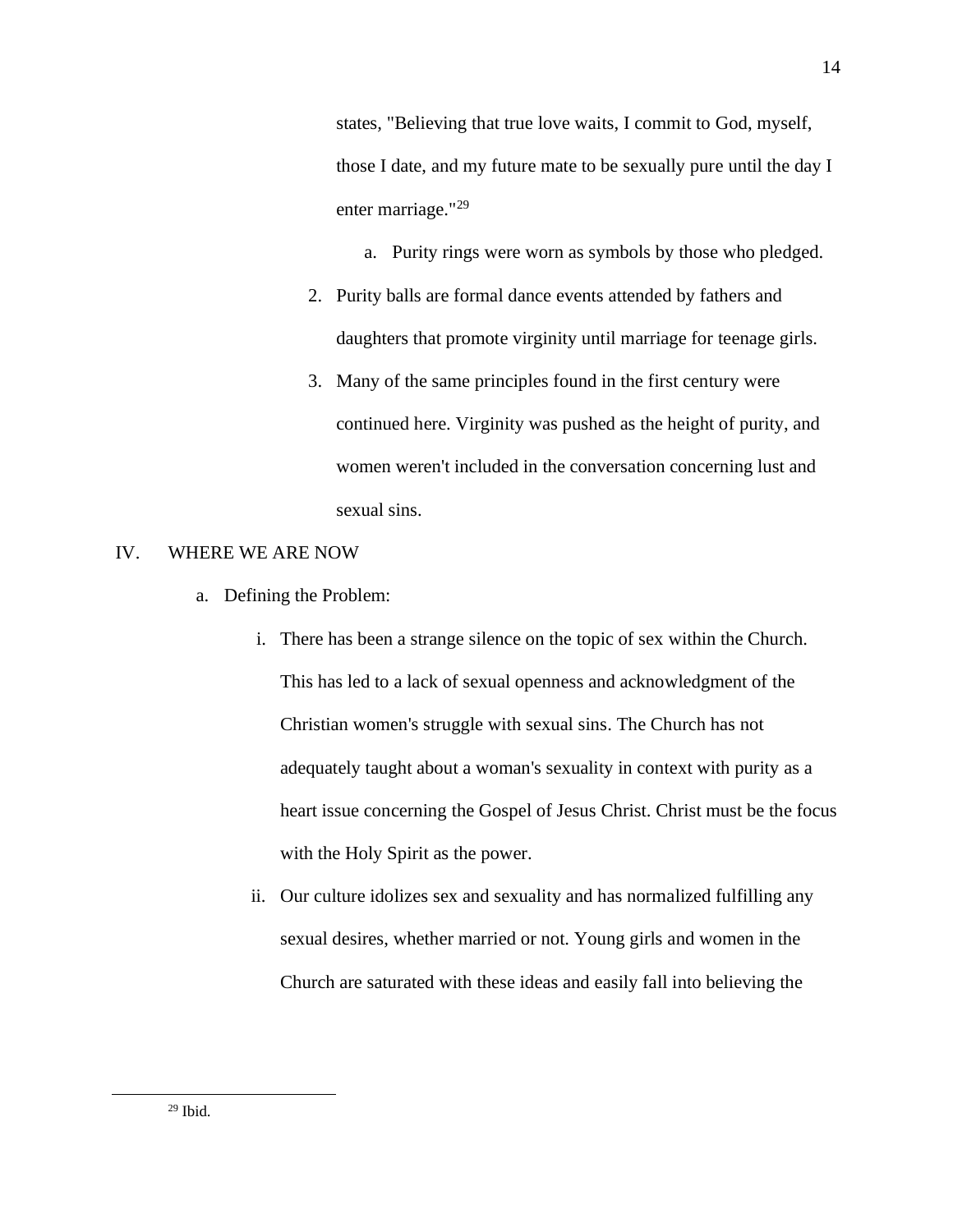devil's lies and indulge in the flesh. Both women and men must battle the world, the flesh, and the devil; sexual sin is not gender-specific.

1. The Church targets men when addressing sexual sins. This practice is a significant stumbling block for women enslaved to pornography, lust, masturbation, sexual fantasy, and same-sex attraction. It confuses their sexuality, spirituality, and humanity, leaving them ashamed to confess and ask for help.<sup>30</sup>

#### iii. The Effects of Purity Culture

- 1. In *The Scarlett Virgins: When Sex Replaces Salvation,* Rebecca Lemke points out that "Our choice to detach topic of sexual purity from the regular conversation has isolated it from the whole of Scripture and life, turning questions that are meant to press us further into prayer, the church, and God's Word, into books, conferences, and websites."<sup>31</sup>
	- a. It was a legalistic movement that created a list of rules to follow in order to achieve purity. It taught the wrong motivation for purity and created Christians who modified their behavior without getting to the heart of the problem.
	- b. John Piper distinguishes two types of shames, misplaced and well-placed. He defines misplaced shame as "shame for

<sup>30</sup> Jessica Harris, "Sexual Sanity for Women (Book Review)," accessed June 24, 2021, https://www.covenanteyes.com/2013/07/16/sexual-sanity-for-women-book-review/.

<sup>31</sup> Rebecca Lemke, *The Scarlet Virgins: When Sex Replaces Salvation. (2017).*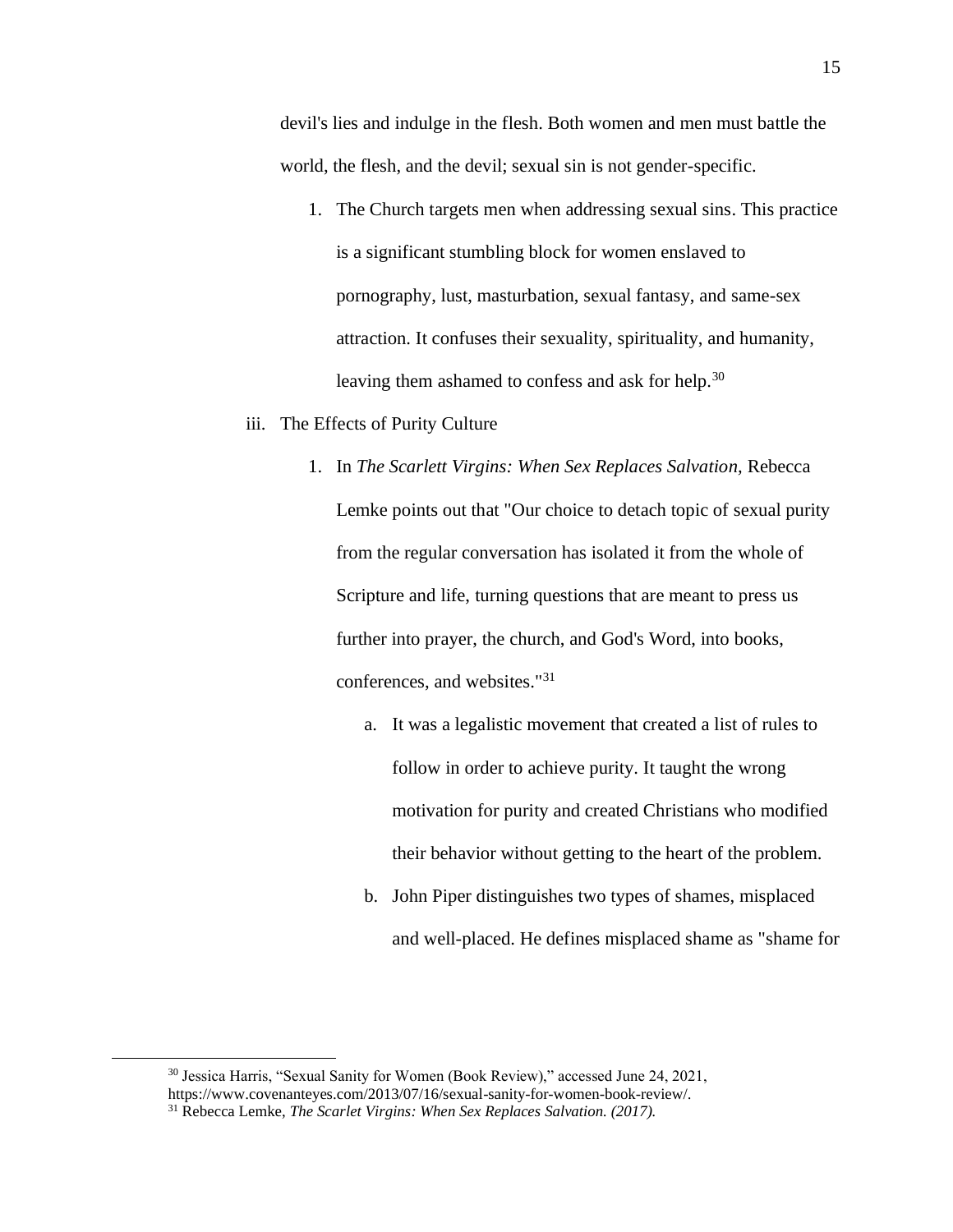something good — something that doesn't dishonor God."<sup>32</sup> Well-placed shame is when "we have a hand in bringing dishonor upon God by our attitudes or actions."<sup>33</sup>

- c. Purity culture did not address the misplaced shame that women experienced over their sexual desires by only focusing their teaching in that area on men.
- d. There is a well-placed shame as well. When one gratifies their sexual desires outside of marriage, they are dishonoring God and should feel shame.
- 2. In *Talking Back to Purity Culture*, Rachel Welcher states this, "While well-intended in some respects, the purity movement would, not unlike its sexual revolution counterpart, overswing the pendulum..."34
- 3. Its emphasis on purity and virginity without pursuing the motivation behind it, which is God's glory and becoming like Christ, lacked the power to sustain it. However, women were rarely talked to about lust and the temptation they would face with their sexual desires.
	- a. Being a virgin does not mean that one is pure. Virgins can indulge in sexual sin. It is about being pure in heart and action. You cannot pursue purity in action alone.

<sup>&</sup>lt;sup>32</sup> John Piper, "Battling the Unbelief of Misplaced Shame | Desiring God," accessed July 8, 2021, https://www.desiringgod.org/messages/battling-the-unbelief-of-misplaced-shame.  $33$  Ibid.

<sup>34</sup> Rachel Joy Welcher, *Talking Back to Purity Culture* (Downers Grove, IL: InterVarsity Press, 2020).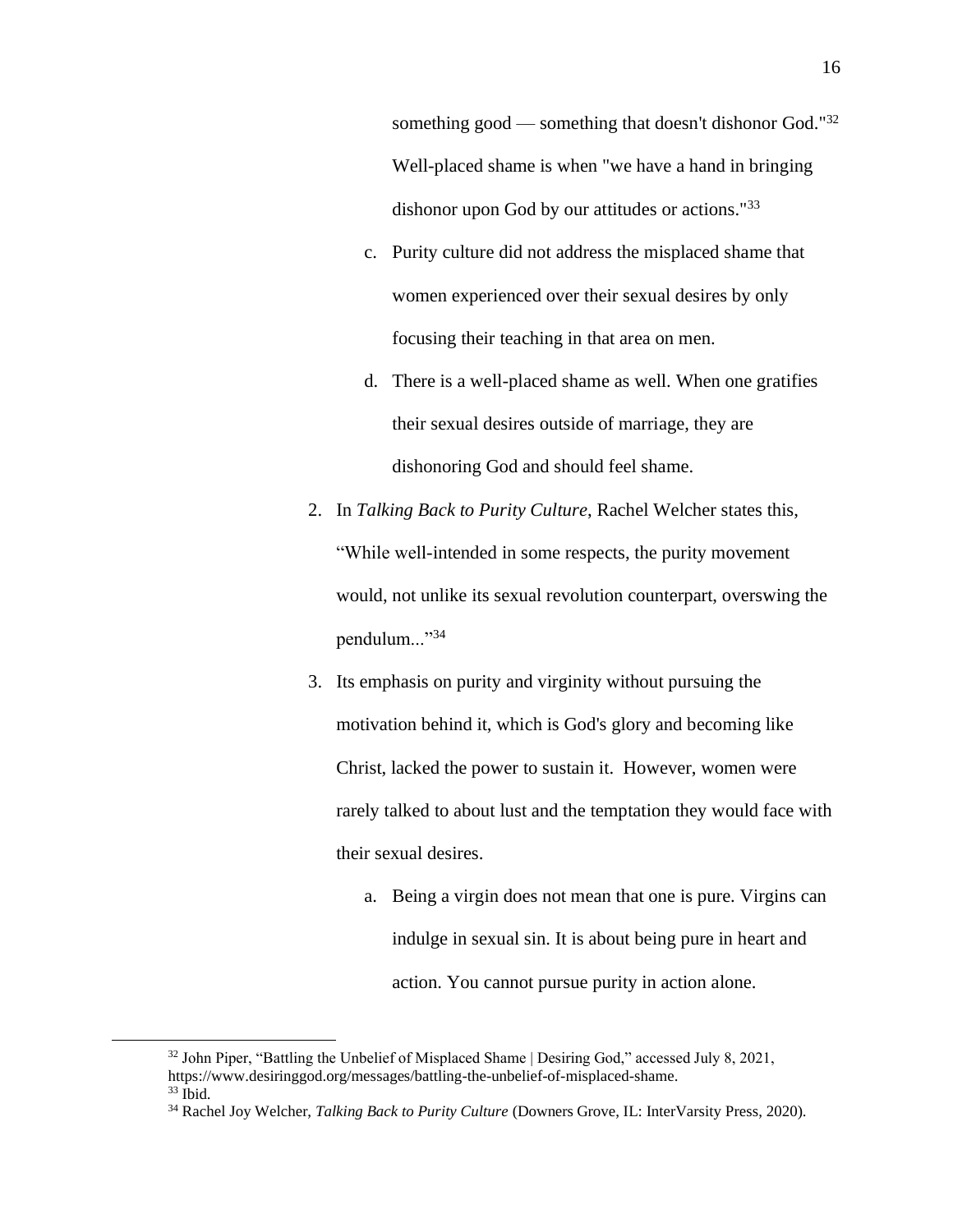- b. Sexual purity cannot be motivated by the approval of those around us. Our identity in Christ should be the motivation for pursuing purity as we are His pure bride.<sup>35</sup>
- c. We should seek to develop a purity culture within the Church that clings closely to Scripture and help people learn how to ward off sexual sins biblically.
- iv. There is a lack of teaching on sex from a biblical perspective in the Church and the Christian home. Girls are learning about sex and sexuality from friends, movies, tv shows, and music. Often, they hear from the Church and parents not to have sex without biblical explanation. The lack of explanation and further teaching leaves girls with a shaky foundation that quickly falls apart when under pressure.
	- 1. In Paul Tripp's book *Teens & Sex*, he states that because of the silence on the topic, "Sex tends to get placed outside the boundaries of the normative Christian worldview."<sup>36</sup>
	- 2. Church leaders and parents must teach a complete biblical view of sex and sexuality. Ellen Dykas wrote an article for Harvest USA, "God gifted women with their sexuality for his glory. Even though the fall has marred its beauty, Jesus came to forgive and transform sexual sinners, women as well as men!"<sup>37</sup>

<sup>35</sup> Rachel Joy Welcher, *Talking Back to Purity Culture* (Downers Grove, IL: InterVarsity Press, 2020).

<sup>36</sup> Paul David Tripp, *Teens & Sex: How Should We Teach Them?* (P&R Publishing Company, 2000).

<sup>37</sup> Ellen Dykas, *Women and Sexuality: The Church's Blind Spot* ed. Nicholas Black (Dresher, PA: Harvest USA, 2018), accessed June 17, 2021, https://www.harvestusa.org/wp-content/uploads/2018/04/Harvest-USA\_Spring-2018-Magazine.pdf.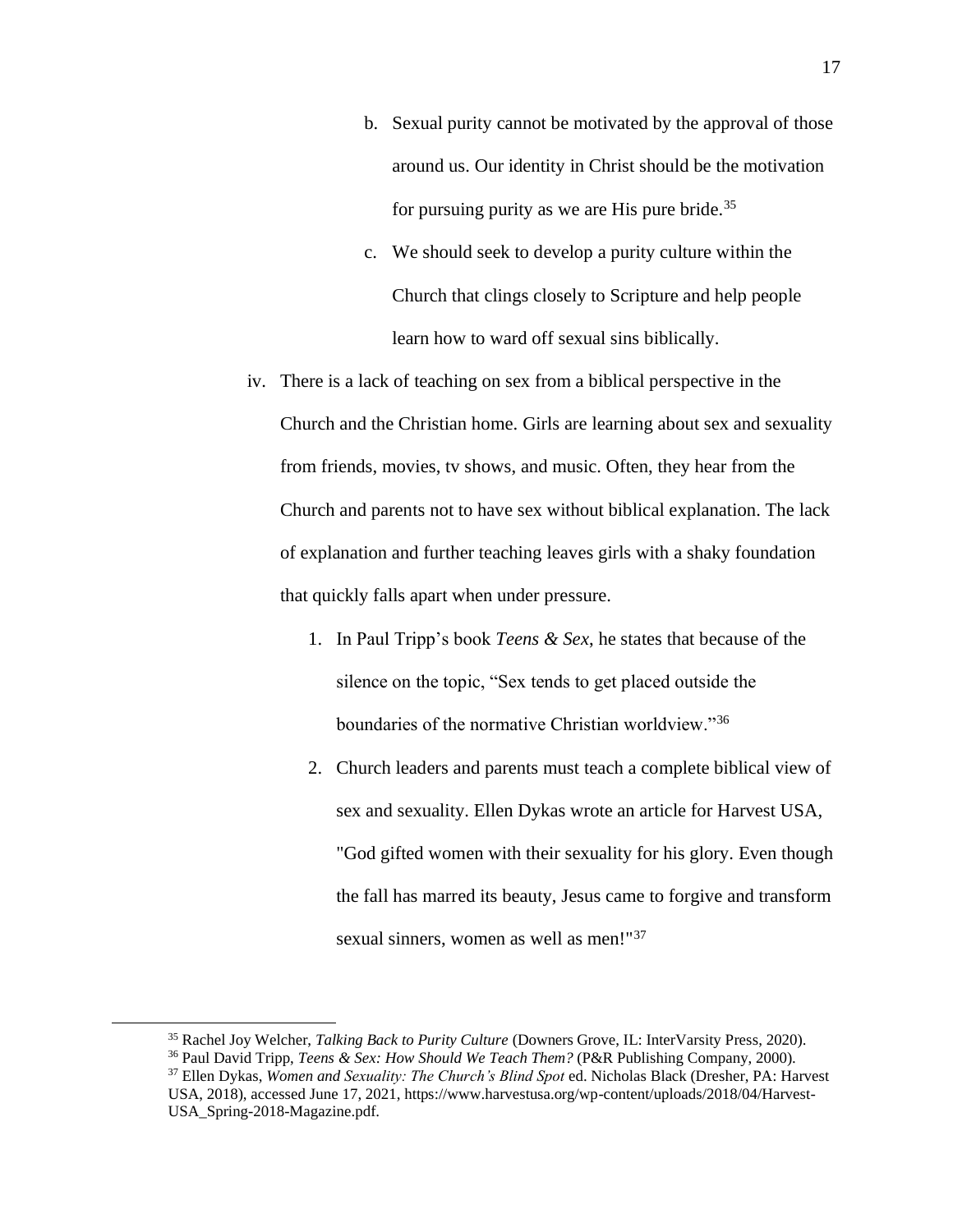- 3. The bible speaks clearly about sex being a gift within the parameters of marriage. However, the Christian community gets caught up in addressing the gross excesses in the world, sending mixed messages about sex.
- 4. Paul Tripp states, "As Christians, we say that sex is a wonderful gift from God, yet we are strangely silent on the topic and uncomfortable in the rare instances when it is discussed. This leads to a lack of sexual balance, a lack of sexual openness, and a lack of clear, practical sexual education."<sup>38</sup>
- 5. The bible speaks clearly about the dangers of sexual immorality.
- v. There is a lack of understanding on responding to women who confess their struggles with sexual sin.
	- 1. Sexual sins are not beyond the Lord and what he can do. There is forgiveness and freedom for those enslaved as well as grace and mercy.
- b. Evidence of the Problem
	- i. Women are silent about their sexual sins for fear that they will be met with a lack of grace.
	- ii. Women do not have biblical convictions about sexual things.
		- 1. Multiple young women have stated they thought only vaginal intercourse was sinful.

<sup>38</sup> Paul David Tripp, *Teens & Sex: How Should We Teach Them?* (P&R Publishing Company, 2000).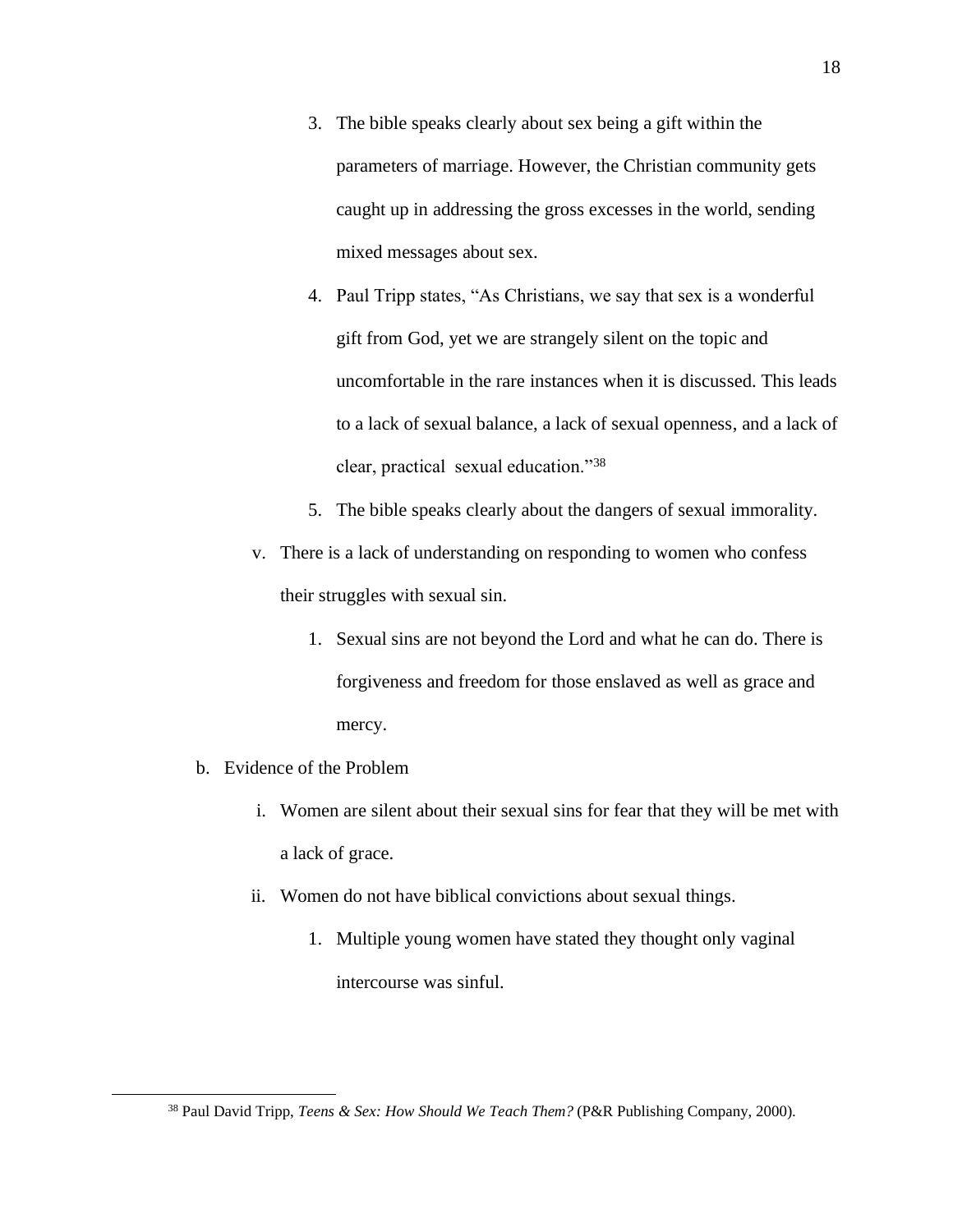- iii. Women enslaved to sexual sins carry misplaced shame, not understanding that God created them to have sexual desires and the biblical way to fight against them.
- iv. Women believe that being a virgin alone makes them pure.<sup>39</sup>
	- 1. In *Talking Back to Purity Culture,* Rachel Joy Welcher states that "when we believe virginity is equal to purity we neglect Jesus' call for the pursuit of whole-person purity…."<sup>40</sup>
		- a. Virginity is a part of the whole person and should be pursued as we are called to be pure in body and soul. As Jesus pointed out, God sees our heart of lust and declares it equal to the act itself.<sup>41</sup>
- c. Effects of the Problem
	- i. Girls and women are easily swayed to sin sexually. The lack of teaching and conversation about sexual sins leaves girls and women confused and without a solid foundation to stand on. This reality makes it easier for them to begin to believe what the world has to say about sex.
		- 1. While talking to a group of young women, one stated that she did not know about sexual things; she only knew that intercourse was sinful. So when a guy told her it was ok to do other sexual things, she believed him.

<sup>39</sup> Rachel Joy Welcher, *Talking Back to Purity Culture* (Downers Grove, IL: InterVarsity Press, 2020).

<sup>40</sup> Ibid.

 $41$  Ibid.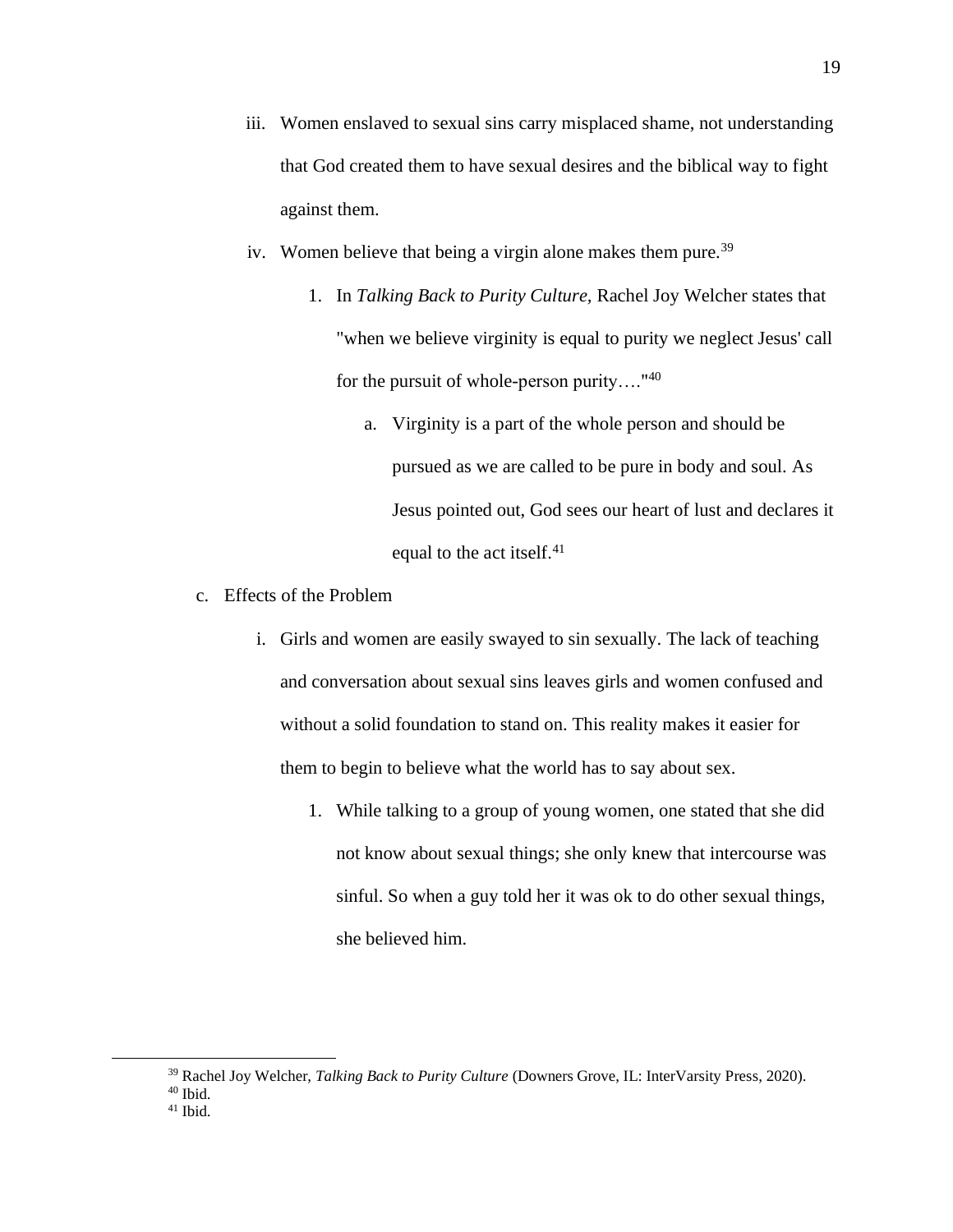- ii. Women do not confess or seek help and therefore continue in the cycle of enslavement.
	- 1. A young woman who needed help with her porn addiction said she never heard about women dealing with sexual sins, so she did not feel she could get help.
- iii. Women are defeated and feel as if there is no hope to overcome their sexual sins.
	- 1. A young woman enslaved to many sexual sins stated that she did not see a way out. She did not believe she could overcome it.
- iv. They believe the lie that they are alone and struggle with a "man's sin."
	- 1. Years ago, in a conversation with a friend, she said she thought something was especially wrong with her because she struggled with a man's sin, porn.
- v. Without the freedom to speak openly about sex and sexuality in the Christian community, Paul Tripp states there are only one of three options left to choose.<sup>42</sup>
	- 1. To try and live with the Church's embarrassing silence and cope with their questions, interests, and experiences alone.<sup>43</sup>
	- 2. To assume that Christians do not struggle with sexual questions or problems. So, when they do struggle, they begin to question their relationship with the Lord.<sup>44</sup>

<sup>42</sup> Paul David Tripp, *Teens & Sex: How Should We Teach Them?* (P&R Publishing Company, 2000).

<sup>43</sup> Ibid.

<sup>44</sup> Paul David Tripp, *Teens & Sex: How Should We Teach Them?* (P&R Publishing Company, 2000).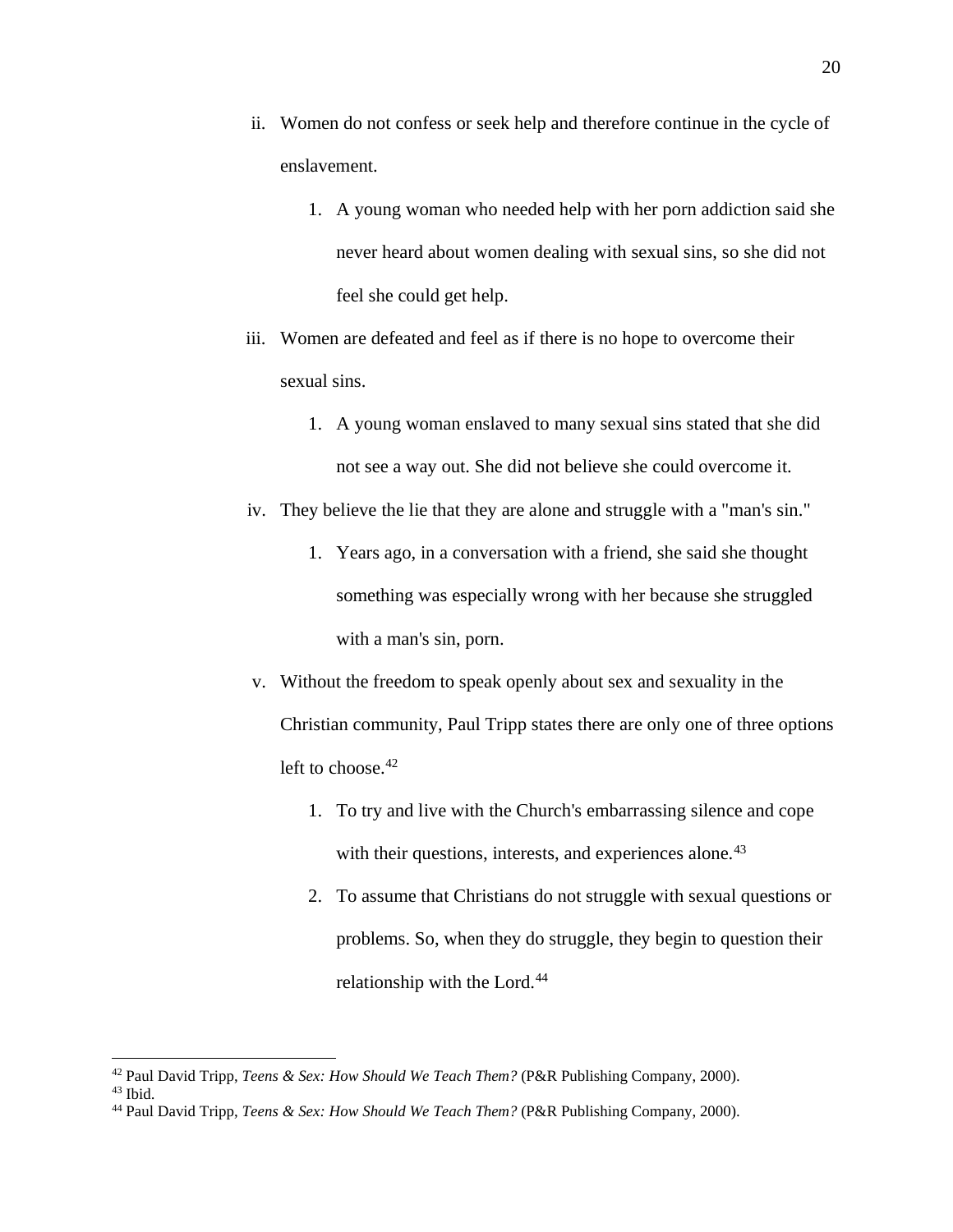3. To go where information and open discussion are available, the world.<sup>45</sup>

## V. HOW WE MOVE FORWARD

- a. A Biblical View of Marriage, Sex, and Sexuality
	- i. In order to talk about sex biblically, we must first begin with marriage.
		- 1. Marriage is the doing of God (Mk. 10:6-9), the display of God (Eph. 5:31-32), and a model of Christ and the Church.
		- 2. In *This Momentary Marriage* by John Piper, he states, "Marriage is designed to be a unique display of God's covenant grace because, unlike all other human relationships, the husband and wife are bound by covenant into the closest possible relationship for a lifetime." 46
	- ii. Genesis 2:18-25 says, "The two shall become one flesh." God created sex for marriage. Sexual pleasures in marriage are good.
		- 1. John MacArthur states, "One flesh speaks of a complete unity of parts making a whole, e.g., one cluster, many grapes (Num. 13:23) or one God in three persons (Deut. 6:4); thus this marital union was complete and whole with two people. This also implies their sexual completeness."<sup>47</sup>
			- a. Just as the heavens are telling the glory of God's power and beauty, so sexual climax is telling the glory of

<sup>45</sup> Ibid.

<sup>46</sup> John Piper, *This Momentary Marriage.* (Crossway, 2009).

<sup>47</sup> John MacArthur, *ESV MacArthur Study Bible (Indexed).* (Crossway, 2019).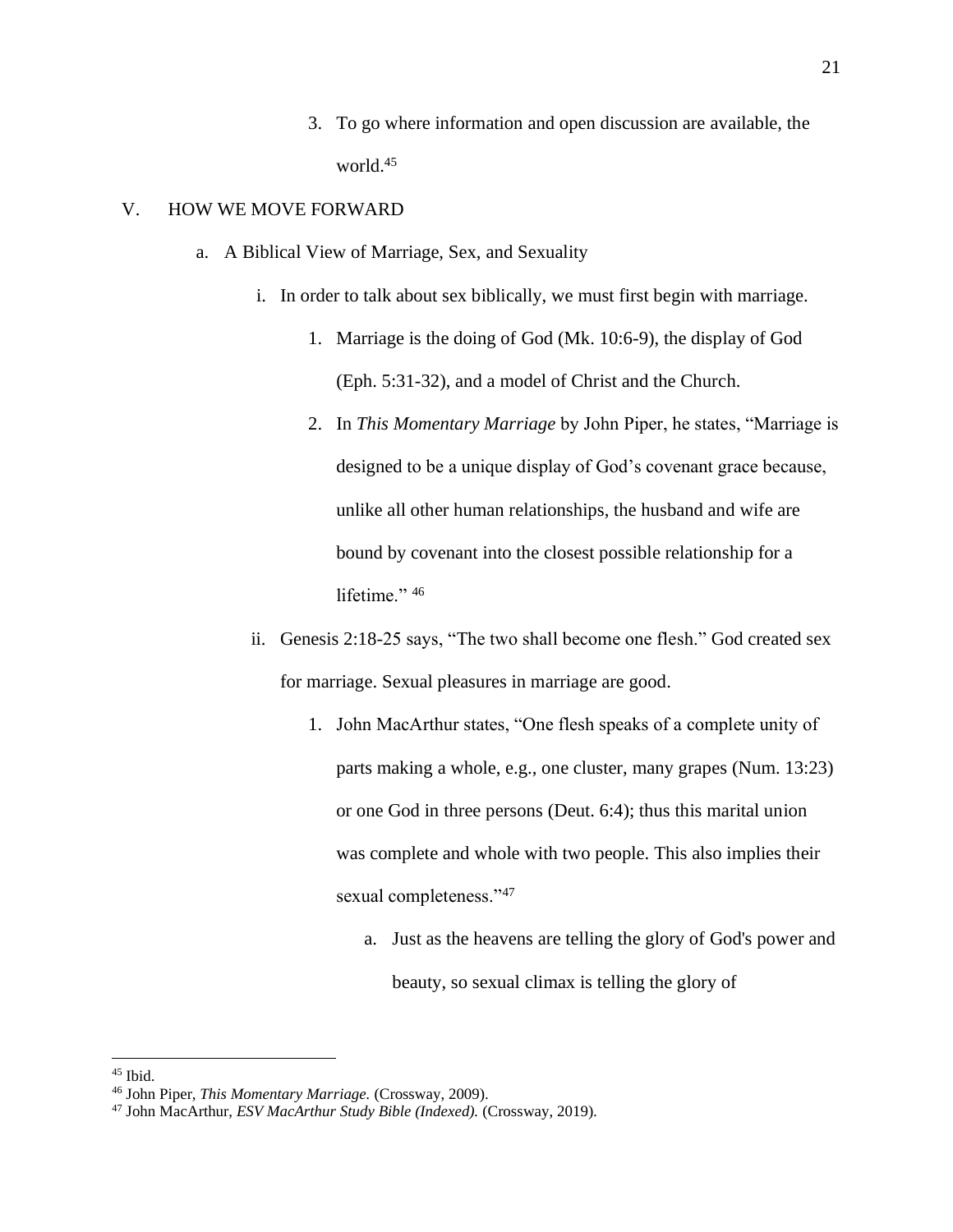immeasurable delights that we will have with Christ in the age to come. There will be no marriage there (Matt. 22:30). However, what marriage meant will be there.

- b. In Paul's mind, the covenant union between a husband and wife is designed by God to reflect and display the spiritual union between Christ and the Church.
- 2. Sin does not come on to the scene until Genesis 3 tells us that sex came before the fall. Sex was created by God and was a part of his plan. It belongs to him and not the world.
- iii. Sexual desires
	- 1. In and of themselves, sexual desires are not sinful. Lauren Winner states, "Even though we are fallen, we remain part of God's original creation. We were created in particular ways, with particular longing and desires, and impulses. Those desires have become distorted in the fall, but they are still here within us, shaping our wants and our actions and our thoughts and our wishes."48
	- 2. In the Mosaic Law, Paul articulates boundaries and regulations that protect God's original intent that sex is expressed in marriage.
		- a. Paul clarifies that we are to avoid *porneia*., which includes fornication, lust, and sexual immorality (Eph. 5:3, 1 Thess. 4:6).

 <sup>22</sup>

<sup>48</sup> Lauren F. Winner, *Real Sex.* (Brazos Press, 2006).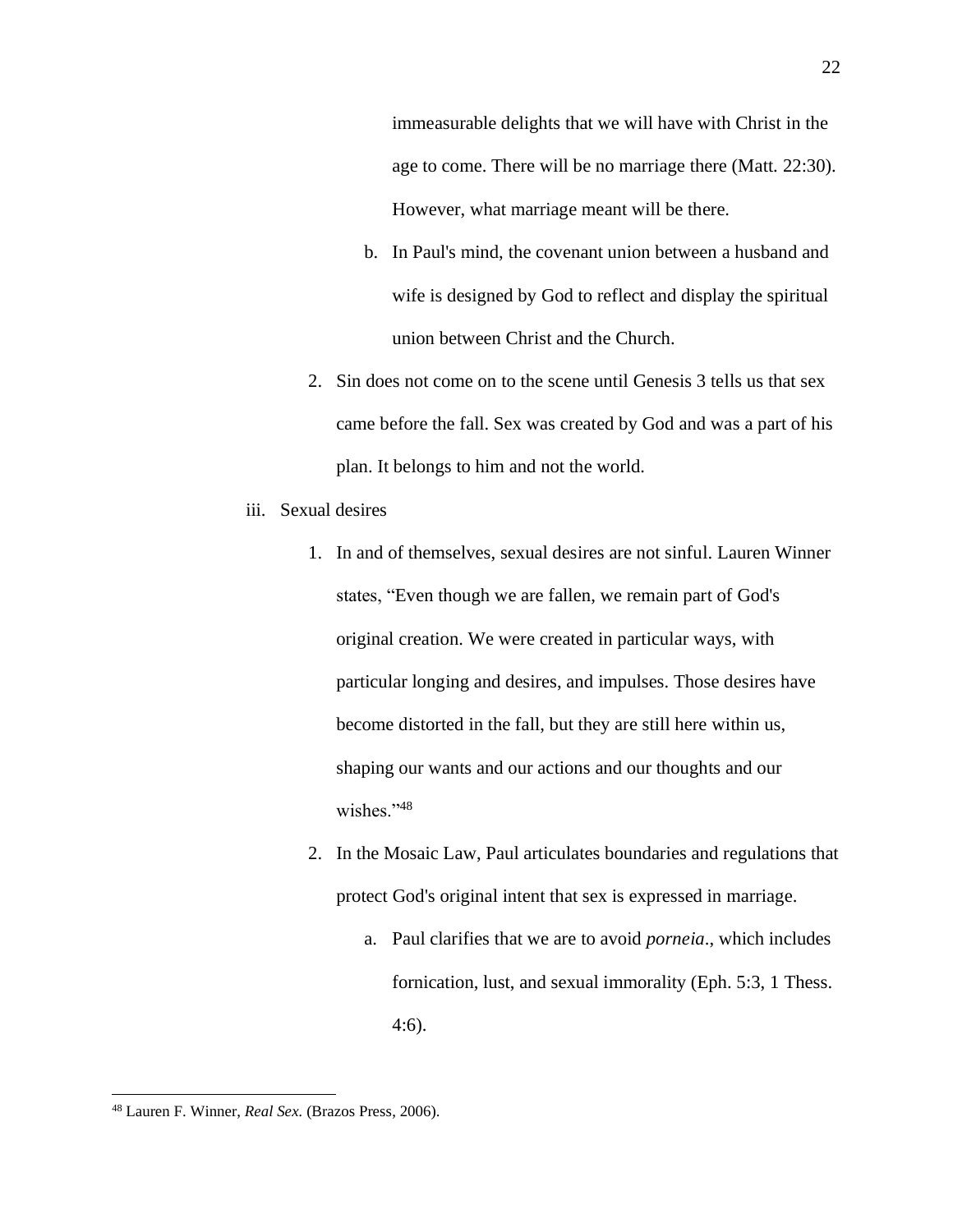- b. Paul is not a killjoy; instead, he is helping the children of God live in God's ideal for creation.
- iv. A Biblical Model of Sexuality
	- 1. We are all worshipers, and sex is a significant way a person expresses their worship (Rom. 1:18-27). At the core, sexual sins are idolatrous. A person is driven by their sinful desires rather than to live for God's glory. You can only worship one master, self, or  $God.<sup>49</sup>$
	- 2. A person must have their identity rooted in Christ to defend against sexual lust. Paul Tripp states, "He [The Apostle Paul] points out four aspects of the Christian's identity that provide wonderful boundaries for sex and every area of life."<sup>50</sup> Those aspects include servant of Christ, eternal being, one with Christ, and property of Christ (1 Cor. 6:12-20).
	- 3. Sexual behavior reveals what rules one's heart, so when we reject God's revelation and authority, it inevitably leads to sexual sins.
	- 4. God's standard of purity is impossible for us to meet and our inability to do so reveals our need for Grace (Rom. 7:7-25). We cannot believe the lies of self-sufficiency and self-righteousness. Instead, we must be dependent on Jesus Christ and deepening our love for him.<sup>51</sup>

<sup>49</sup> Paul David Tripp, *Teens & Sex: How Should We Teach Them?* (P&R Publishing Company, 2000).

<sup>50</sup> Ibid.

 $51$  Ibid.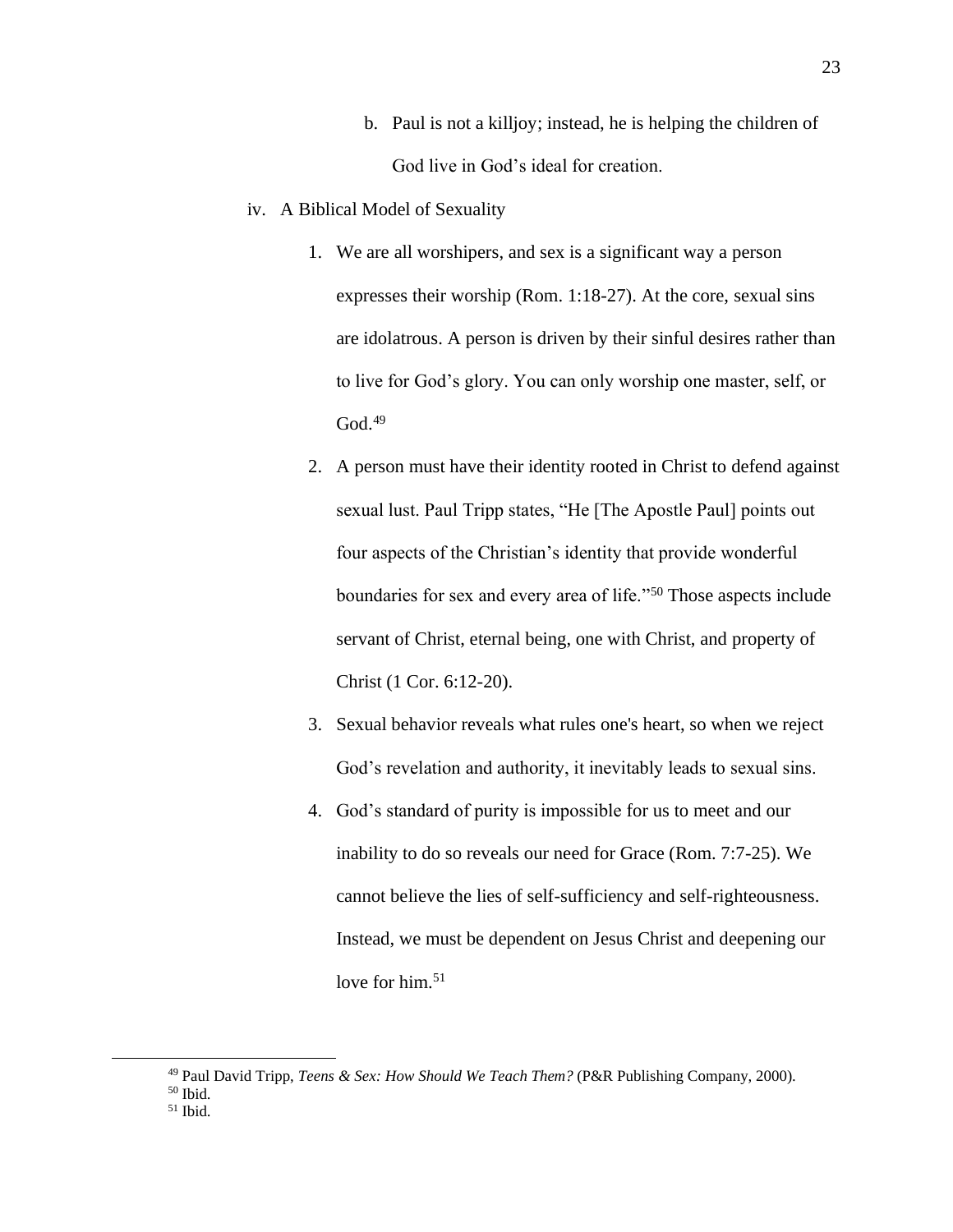- a. Paul Tripp states, "I can no more fulfill God's call to sexual purity in my strength than I can save myself."<sup>52</sup>
- 5. There is a difference between our sexuality and sexual sins. Being a sexual person is not sinful, but it is good because all that God created is good.
- b. The Engine for Purity
	- i. Welcher states, "The Christian pursuit of sexual purity is biblical, but it must flow out of recognition that it is Jesus who makes us pure." Our pursuit of purity can never be divorced from the gospel.
		- 1. We must keep what Christ has already done in our view and not think we can add anything to it for our righteousness before God either by what we do or do not do.
	- ii. We do not pursue purity in order to gain anything. We pursue purity out of love for the Lord as a form of worship. We pursue purity because God has called us to be pure and free of sexual immorality.
- c. Continue the Conversation
	- i. Sex, sexuality, and sexual sins cannot continue to be taboo topics in Christian communities.
		- 1. Honest communication within the community is necessary to help us learn how to honor God with our sexuality. It gives us accountability and creates space to confess sins.

<sup>52</sup> Paul David Tripp, *Teens & Sex: How Should We Teach Them?* (P&R Publishing Company, 2000).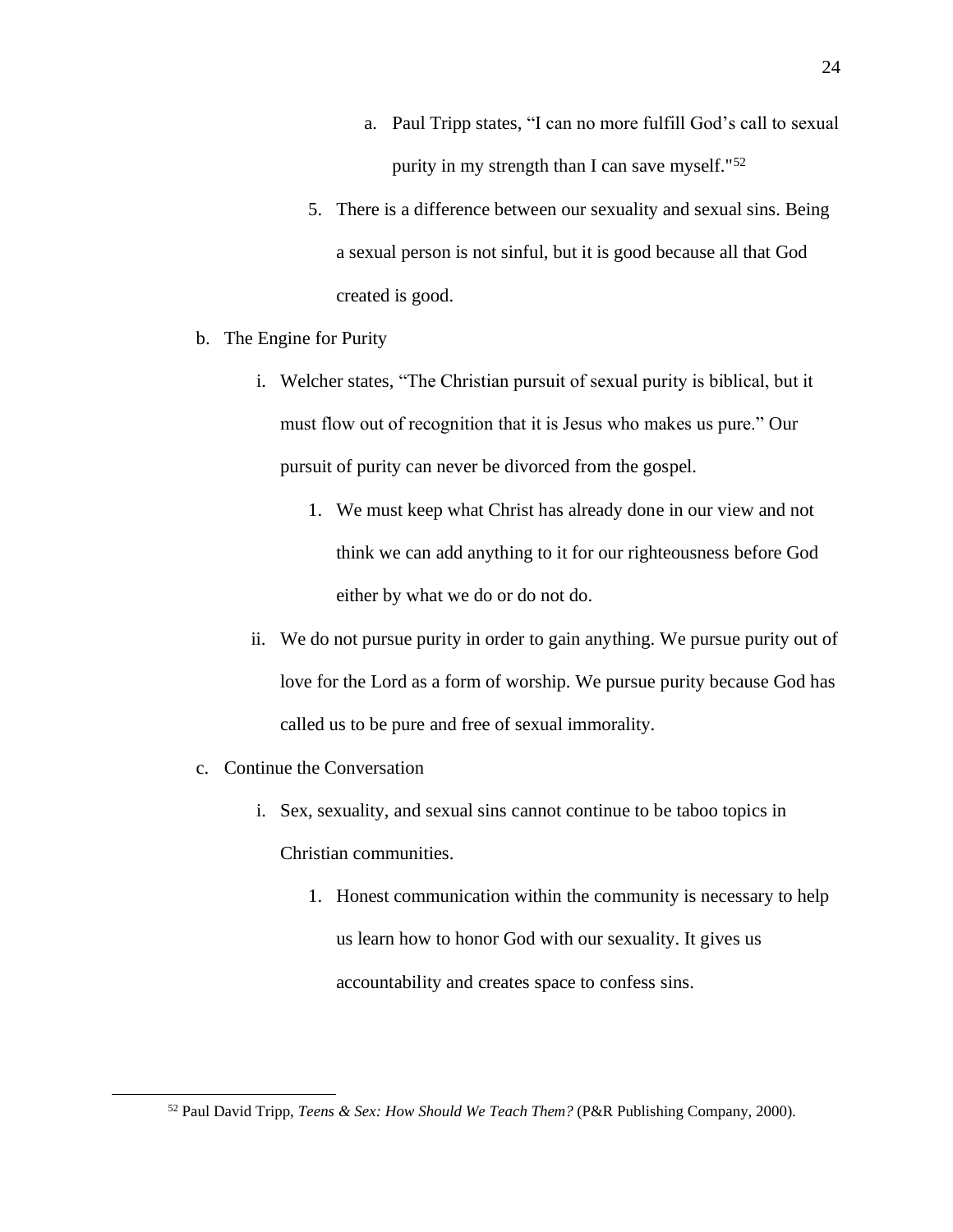- 2. Welcher states, "As we move away from hushed tones, downcast eyes, and nervous laughter, we can view sexuality more biblically – as something God-given, common to humankind, and good.."<sup>53</sup>
- ii. Parents must not be fearful of talking to their children about these topics because when they stay silent, the only voice our children hear is the world.
- d. Need For and Efficacy of Biblical Counseling
	- i. Counselors must be aware of women's problem with sexual sins so that they can grow in wisdom on the subject.
		- 1. A counselor cannot be disabled because of their lack of acknowledgment, leading to an inability to help and care appropriately for a counselee.
		- 2. It is pertinent to create a space for women to discuss their sexual sins. This freedom will take them out of isolation which works against their efforts to get help.
	- ii. The counselor must know that the Word of God has always demanded sexual purity for men and women.
		- 1. Heath Lambert states, "Since the commands are directed to men and women and since both men and women are sinful, then all of us will struggle to realize the demands for Biblical purity in our life." $54$

<sup>53</sup> Rachel Joy Welcher, *Talking Back to Purity Culture* (Downers Grove, IL: InterVarsity Press, 2020). <sup>54</sup> Heath Lambert, "Women and Pornography" accessed August 13, 2021.

https://biblicalcounseling.com/resource-library/podcast-episodes/til-042-women-and-pornography/.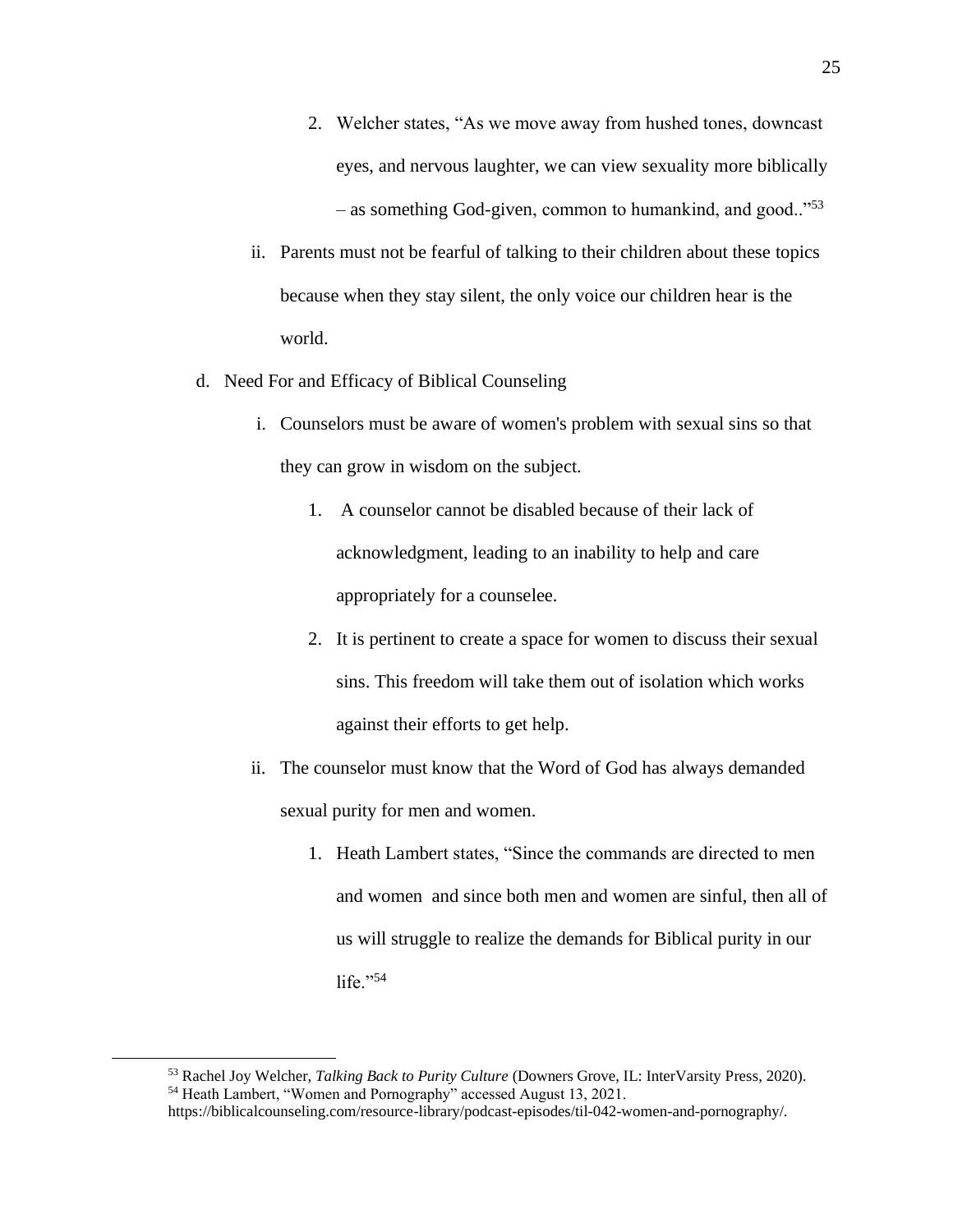- 2. The apostle Paul tells us in 1 Corinthians 10:13 that there is no temptation uncommon to man.
- iii. The counselor must stress the high standard we are called to, not even a hint of sexual immorality (Eph. 5:3).
	- 1. Heath Lambert states, "We are not allowed to be entertained by things that God believes will kill us."<sup>55</sup>
- iv. The counselor must warn and exhort the counselee so that they won't sin against a holy God.
	- 1. It is commanded in Hebrews 3:12-13 that we speak into the lives of brothers and sisters in Christ. It also commands that we open up about our struggles so that others can speak into our lives.
- v. Resources for the Counselor
	- 1. Booklets
		- a. Teens & Sex: How Should We Teach Them? By Paul David Tripp
		- b. What's Wrong With a Little Porn When You're Single? By Nicholas R. Black
		- c. Temptation: Fighting the Urge by Timoney S. Lane
		- d. *It's All About Me: The Problem with Masturbation* by Winston Smith
		- e. *Homosexuality: Speaking the Truth in Love* by Edward Welch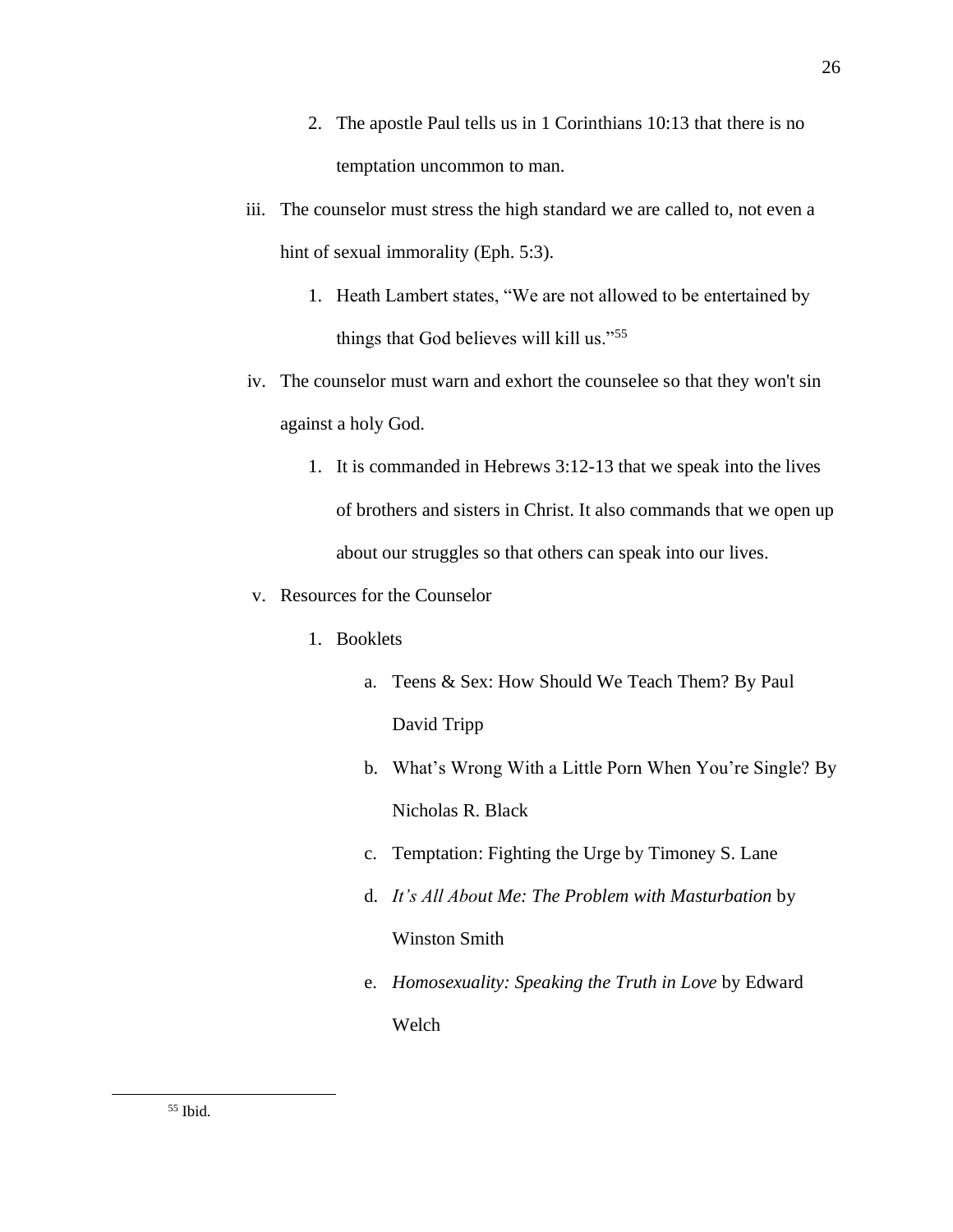- 2. Books
	- a. *Sexual Sanity for Women: Healing from Sexual and Relational Brokenness* by Ellen Dykas
	- b. *Finally Free: Fighting for Purity with the Power of Grace* by Heath Lambert
	- c. *Sex and the Supremacy of Christ* by John Piper
	- d. *Passions of the Heart* by John Street
	- e. *Is God Anti-Gay: And Other Questions about Homosexuality, the Bible, and Same-Sex Attraction* by Sam Allberry
	- f. *What Does the Bible Really Teach about Homosexuality?* By Kevin DeYoung

# VI. PLAN FOR COUNSELING

- a. Hope and the Gospel
	- i. All have sinned and fall short of God's glory, and we all deserve nothing but death. Nevertheless, because of God and his rich mercy, he sent his son to live the life we could not live and die the death we could not die and satisfy the wrath of God so we can be forgiven and made right with God (1 Pet. 3:18).
		- 1. We must acknowledge our sinfulness and need of a Savior as well as confess and repent. These are the first steps towards freedom. Apart from Christ, there is no hope for biblical change.
		- 2. He alone can change our hearts.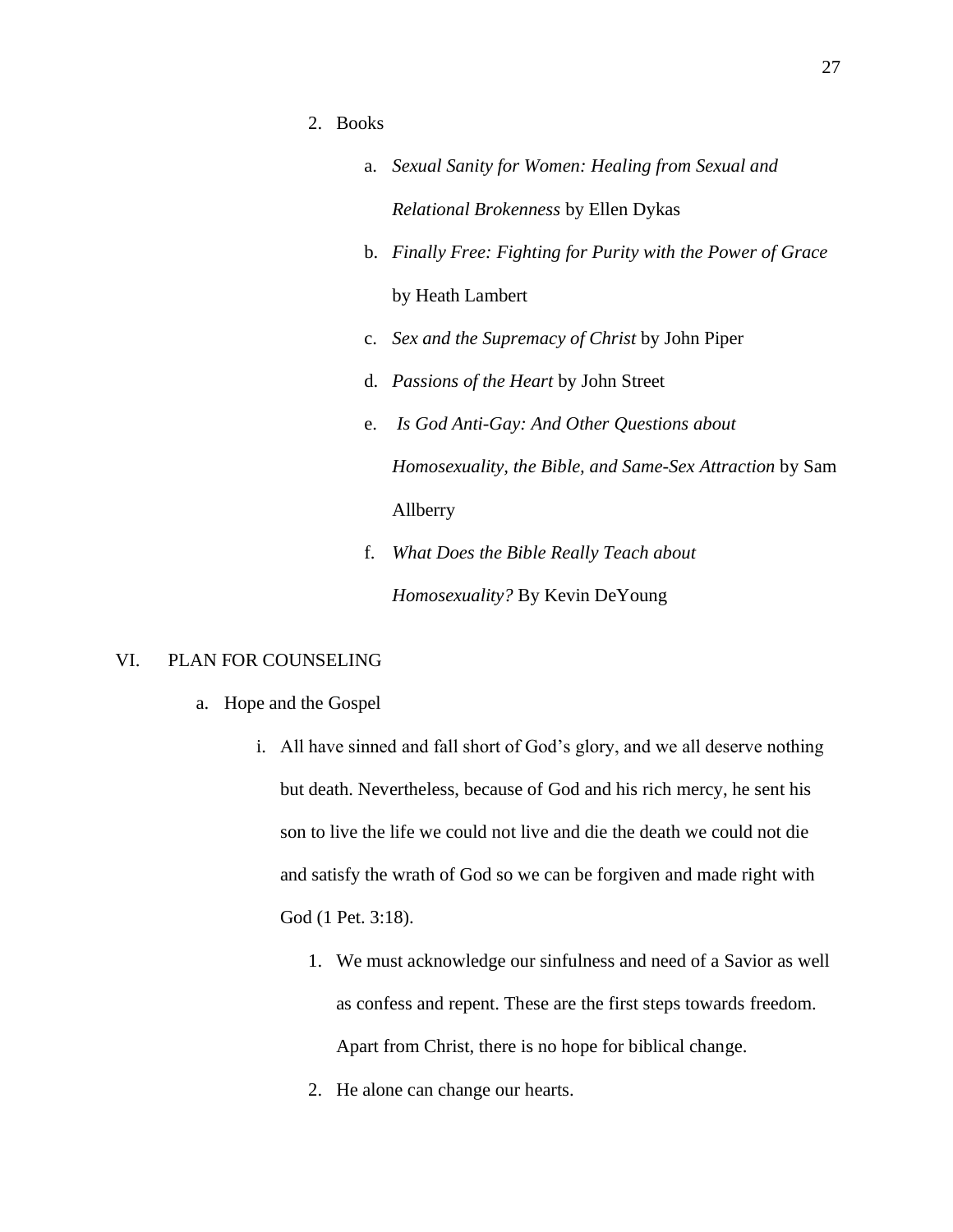- ii. We have hope because we have all we need on life and godliness (2 Pet. 1:3)
- b. Addressing the Heart Issues
	- i. Sexual immorality flows out of greed/covetousness, idolatry or selfworship (Col. 3:5).
		- 1. You know it's an idol when you are willing to sin to get it, sin if you do not get it, and sin to keep it.
		- 2. John MacArthur says this about greed, "The Greeks defined it as the insatiable desire that can never be satisfied to want what you do not have."<sup>56</sup>
		- 3. All sin comes from the decision to do what you have no right to.
- c. God's Provision for Freedom
	- i. There is hope because when we are in Christ, we are no longer slaves to sin but slaves to righteousness. Whatever sin one is dealing with, whether it is an addiction to porn or same-sex attraction, we know that there is freedom in Christ, freedom to reject sin (Rom. 6:14-22).
		- 1. In *Help! She's Struggling with Pornography*, Rachel Coyle states, "we are no longer allies with our flesh but enemies against it" (Rom. 7-8, Eph. 6:12).
	- ii. Paul tells us in Ephesians 4:22-24 that we must put off the old way of living and put on the new self, which is created in righteousness.

<sup>56</sup> John MacArthur, "Killing the Sin in Your Life." accessed August 8, 2021. https://www.gty.org/library/sermons-library/81-51/killing-the-sin-in-your-life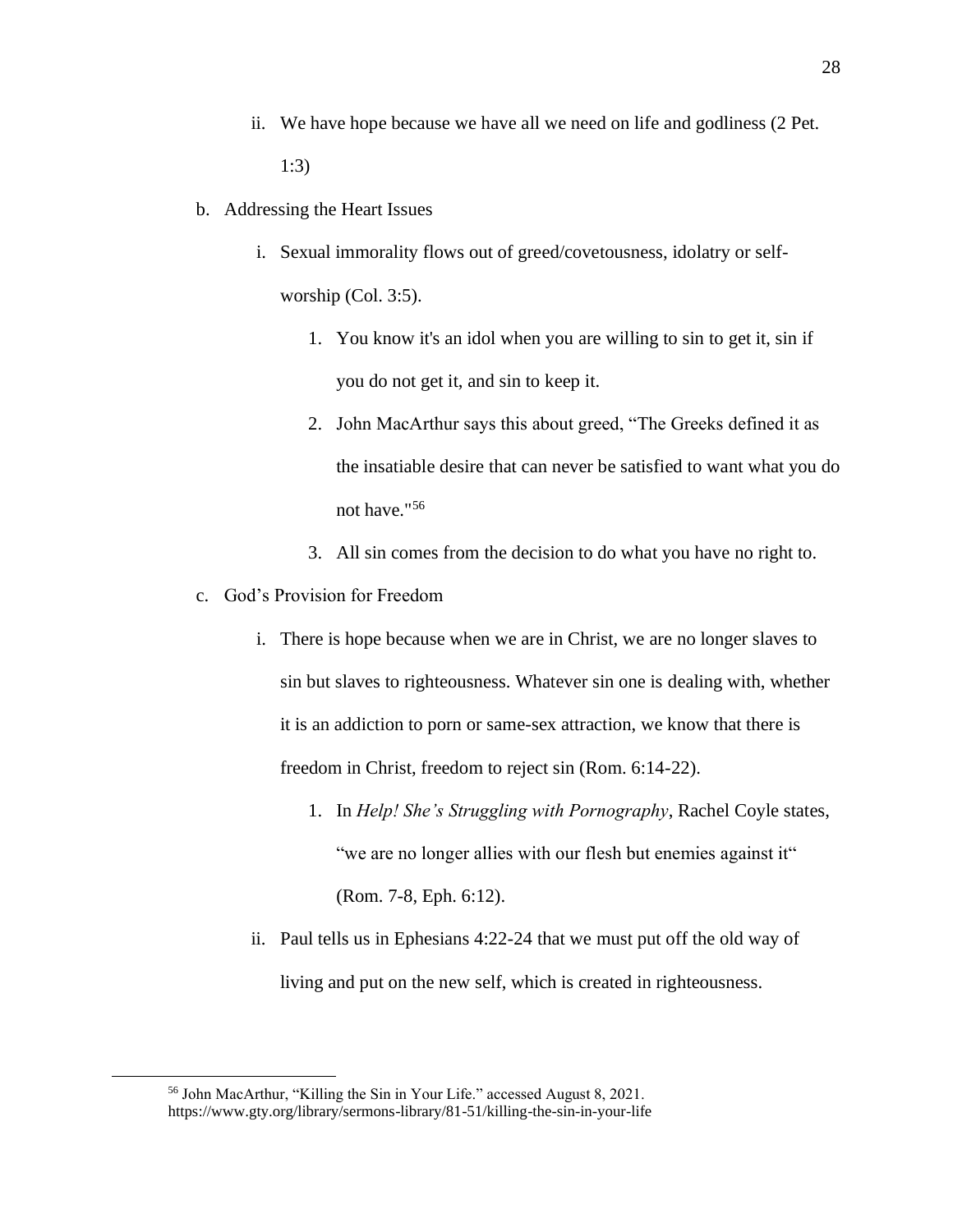- 1. Putting off, renewing the mind, and putting on takes time. It is a process which is known as progressive sanctification.
- 2. The ANTHEM plan by John Piper is an excellent tool in fighting against sexual temptation.
	- a. Avoid, as much as is possible, and reasonable the sights and situations that arouse unfitting desire (2 Tim. 2:22).
	- b. Say No to every lustful thought within five seconds. Resist the devil, and he will flee from you (James 4:7).
	- c. Turn the mind forcefully toward Christ as a superior satisfaction. Promises and pleasures of Jesus. Then we must turn to them immediately after saying, NO!
	- d. Hold the promise and the pleasure of Christ firmly in your mind until it pushes the other images out.
	- e. Enjoy superior satisfaction. Cultivate the capacities for pleasure in Christ.
	- f. Move into a useful activity away from idleness and other vulnerable behaviors. Lust grows fast in the garden of leisure.<sup>57</sup>

## VII. CONCLUSION

a. Unfortunately, because the Church has not adequately taught about a woman's sexuality in context with purity as a heart issue concerning the Gospel of Jesus Christ, women have lacked what they have needed to fight sexual sins.

<sup>57</sup> John Piper, *"ANTHEM: Strategies for Fighting Lust," accessed June 10, 2021.* https://www.desiringgod.org/articles/anthem-strategies-for-fighting-lust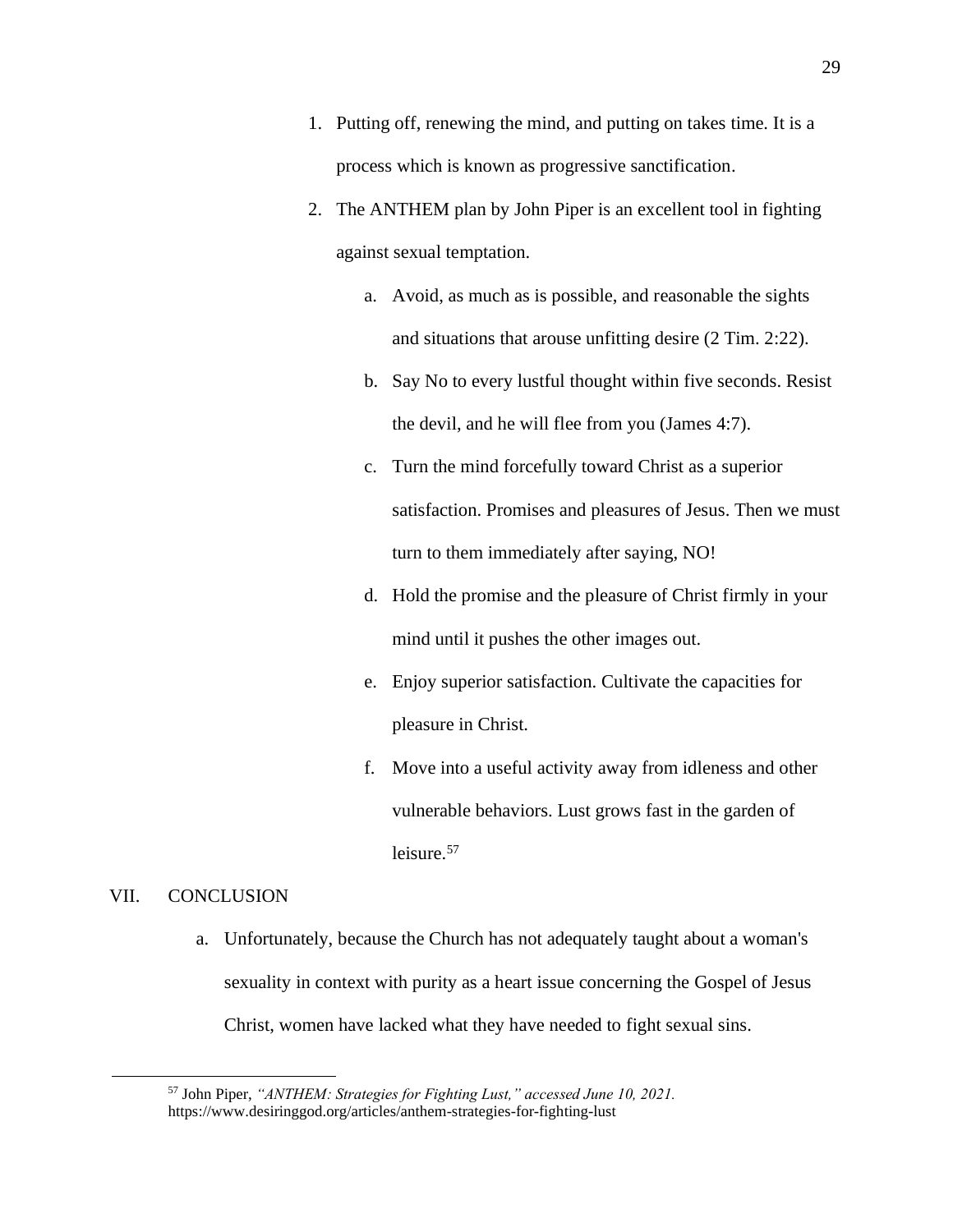- i. God created women as a sexual beings with sexual desires, and Paul states in Romans 3:23 that "all have fallen short of the glory of God." Once sinned entered the world, our desires were distorted. Based on these truths, it is no surprise that women sin sexually. This struggle cannot be ignored, but rather should address to in the home and the Church from a biblical perspective.
	- 1. The Church and the family must teach that Christ is the engine behind a women's pursuit of purity and the Holy Spirit is the power by which it is accomplished.
	- 2. There is freedom in Christ from sins that enslave.
- ii. Young girls and women understand that there must be a change at the heart level and not just behavior.
- iii. The biblical engine for purity will give young girls and women a foundation to stand on, convictions to live by, and freedom to live in.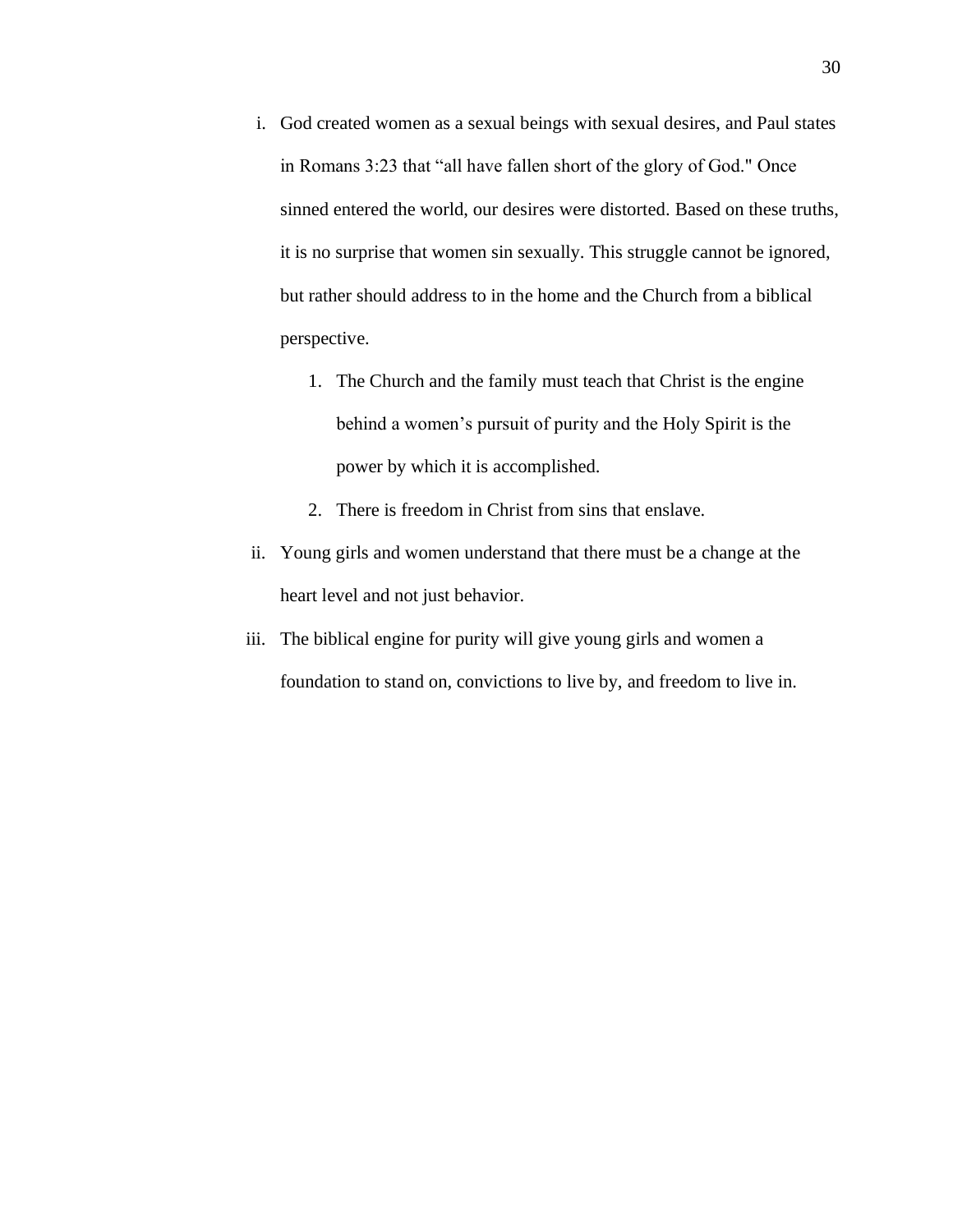#### Bibliography

Bailey, B. "Prescribing the Pill: Politics, Culture, and the Sexual Revolution in America," *Journal of Social History* 30, no. 4 (1997): 827-856, accessed July 18, 2021, doi:10.1353/jsh/30.4.827.

Bingham, Nathan W. *"The Puritan's View of Sex in Marriage,"* accessed July 21, 2021.

- Cambridge English Dictionary: Definitions & Meanings. (n.d.). https://dictionary.cambridge.org/us/dictionary/english.
- Carter, Joe. "The FAQs: What You Should Know About Purity Culture," accessed August 8, 2021. https://www.thegospelcoalition.org/article/faqs-know-purity-culture/.
- DeYoung, Kevin. *"The First Sexual Revolution: The Triumph of Christian Morality in the ..,"* accessed July 11, 2021, https://www.thegospelcoalition.org/blogs/kevin-deyoung/firstsexual-revolution-triumph-christian-morality-roman-empire/.
- Dykas, Ellen. *Women and Sexuality: The Church's Blind Spot* ed. Nicholas Black (Dresher, PA: Harvest USA, 2018), accessed June 17, 2021, https://www.harvestusa.org/wpcontent/uploads/2018/04/Harvest-USA\_Spring-2018- Magazine.pdf.
- Farlex. (n.d.). *Sexual fantasies*. The Free Dictionary. https://medicaldictionary.thefreedictionary.com/Sexual+fantasies.
- Harper, Kyle. From Shame to Sin. Harvard University Press, 2013.
- Harris, Jessica. "Sexual Sanity for Women (Book Review)," accessed June 24, 2021, https://www.covenanteyes.com/2013/07/16/sexual-sanity-for-women-book-review/.
- Kassian, Mary A. The Feminist Mistake : The Radical Impact of Feminism on Church and Culture. Vol. Revised edition, Crossway, 2005.
- Keller, Timothy. *"The First Christian Sexual Revolution | Our Daily Bread Ministries,*" accessed July 11, 2021, https://ourdailybread.org/the-first-christian-sexual-revolution/.
- Kelly, April. *"Early Christianity's Concept of Sexuality,"* accessed August 3, 2021. https://www.cbeinternational.org/resource/article/priscilla-papers-academic-journal/earlychristianitys-concept-sexuality.
- Heath Lambert, "Women and Pornography" accessed August 13, 2021. https://biblicalcounseling.com/resource-library/podcast-episodes/til-042-women-andpornography/

Lemke, Rebecca. *The Scarlet Virgins: When Sex Replaces Salvation. (2017).*